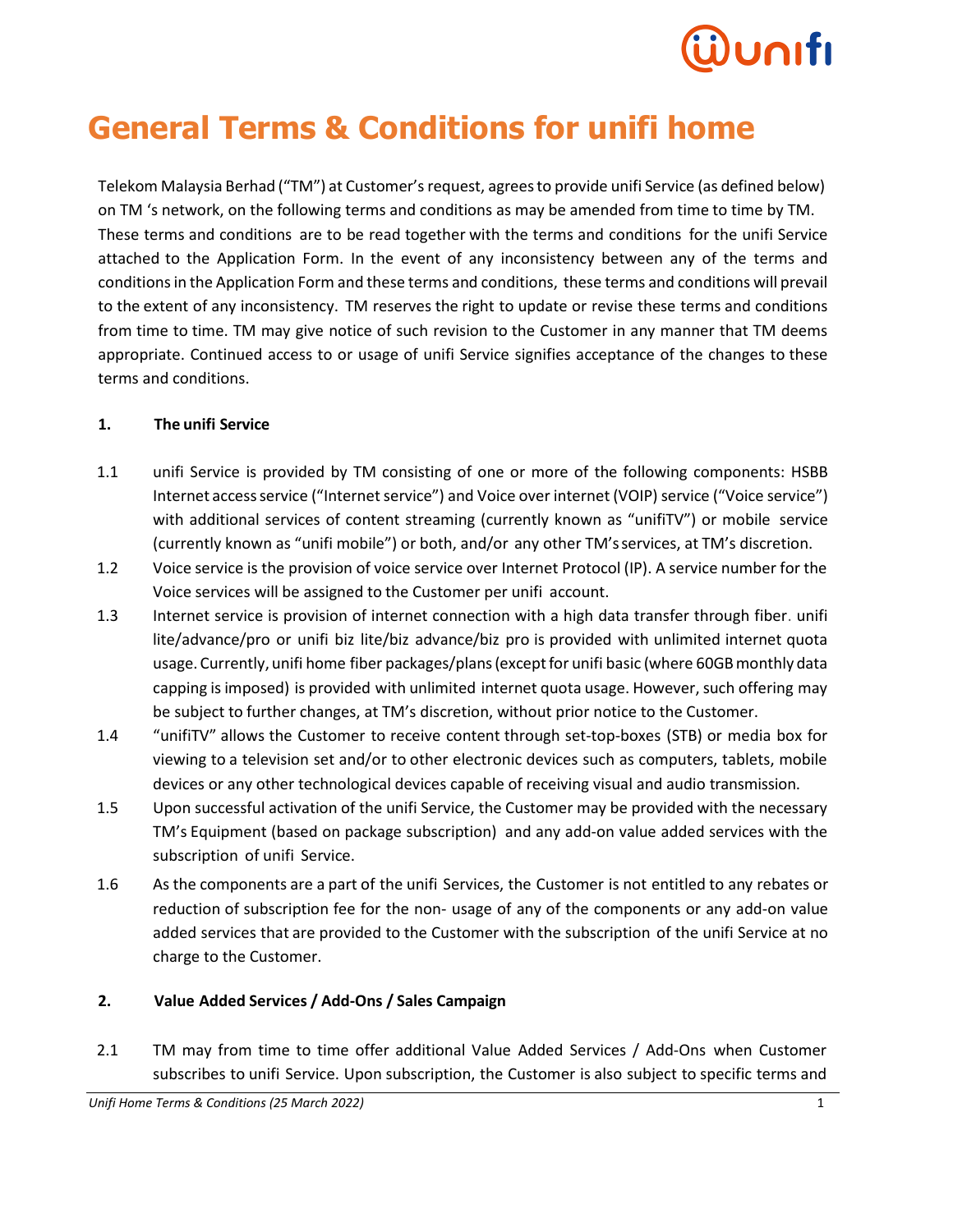

conditions for the Value Added Services/ Add-Ons. The terms and conditions shall be in additional to this unifi Service terms and conditions and is available for viewing at [www.unifi.com.my.](http://www.unifi.com.my/)

- 2.2 TM may from time to time organize sales campaigns for unifi Service or its Value Added Services / Add-Ons. The sales campaigns will be offered within a specific period and any subscription made during the sales campaign will be subjected to the sales campaigns' terms and conditions in addition to the existing unifi Service terms and conditions. The sales campaigns terms and conditions will be available for viewing at [www.unifi.com.my.](http://www.unifi.com.my/)
- 2.3 TM may at any time and for a period to be solely determined by TM, offer any rewards, discounts or other benefits ("Benefits) to the Customer for the subscription of the Service / Value Added Service / Add-Ons / Sales Campaign. Further TM has the right to discontinue or change the Benefits or replace the terms of such Benefits at any time without prior notice.

#### **3. Definitions and Interpretation**

**"Effective Date"** meansthe date on which the unifi Service and User Account are activated for the Customer by TM.

**"Agreement"** means the completed Application Form together with the attached terms and conditions (and any attachment(s), where applicable).

**"Application Form"** means the application form and/or any other form as may be prescribed by TM (whether in digital or physical format) to which these terms and conditions are referred to.

**"Customer(s)"** under this Agreement shall mean a natural person other than a minor and shall include any other person as determined by TM whose application to enter into this Agreement is accepted by TM and shall include his executors, administrators, personal representatives and permitted assign and is synonymous with the term "subscriber" or "applicant" wherever used in other correspondence or documents.

**"Customer's Equipment"** means the equipment referred to in Clause 9 herein or such other equipment belonging to the Customer to be made available by Customer at the Installation Address for the purpose of the provision of the unifi Service.

**"Fees"** means monthly subscription fee for unifi Service at the applicable rate indicated in the Application Form or such rates as may be prescribed by TM from time to time subject to stamp duty and government taxes, if any, chargeable by TM to the Customer for the provision of unifi Service and all other charges to be paid by the Customer to TM in relation to the provision of the unifi Service.

**"Force Majeure Events"** meansthe events asspecified in Clause 33 herein.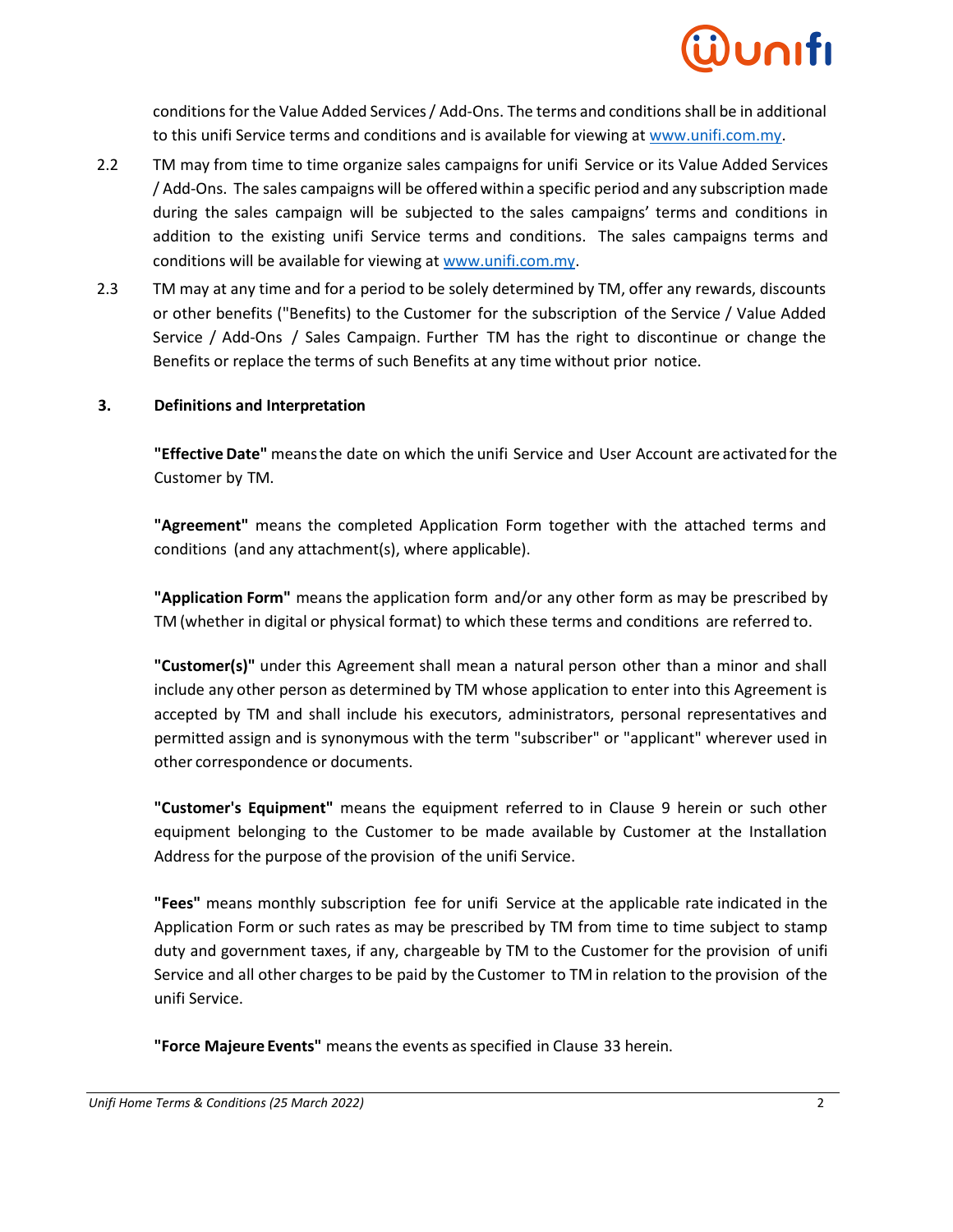**"HSBB"** means high speed broadband which provides connection to the internet with speeds ranging from 10Mbps and above when compared to normal broadband (Broadband to the General Population or 'BBGP' which delivers bandwidth through wired and wireless technologies at network speeds ranging between 384kbps up to 8Mbps).

**"InstallationAddress"** means the address specified by the Customer in the Application Form where the Service will be installed.

**"TM's Equipment"** means any equipment owned by TM and includes such equipment leased to Customer or installed at the Installation Address including but not limited to Broadband Termination Unit (BTU), wireless router, VDSL wireless modem or any part thereof and such other equipment or modem provided by TM to enable usage of the Service by the Customer, as may be decided by TM from time to time at its sole discretion. For Services activated before 15 January 2019, Set-Top Box (STB) and Single Line Telephone or Cordless Phone may be regarded as TM's Equipment, subject to the availability of such equipment in the relevant packages.

**"MinimumSubscription Period"** or "MSP" meansthe minimum period forthe subscription of unifi Service by the Customer as specified in the Application Form or, in the absence of any specified minimum period, a period of twenty-four (24) months from the Effective Date or such other minimum period of subscription as may be determined by TM from time to time.

**"Registration"** means the date on which TM approves the Customer's application for the unifi Service subject always to the successful activation of the unifi Service.

**"TM"** means TELEKOM MALAYSIA BERHAD (Company No. 128740-P), a company incorporated under the laws of Malaysia and having its registered address at Level 51, North Wing, Menara TM, Jalan Pantai Baharu, 50672 Kuala Lumpur.

**"User Account"** means an account under the name of the Customer in relation to the unifi Service subscribed by the Customer.

Words and expressions denoting the singular include plural numbers and words and expressions denoting the plural shall include the singular number unless the context otherwise requires.

Words denoting natural persons include bodies corporate, partnerships, sole proprietorship, joint ventures and trusts. The expression "him" or any other expressions appear herein shall be deemed to include the masculine, feminine, plural thereof where the context so admits.

### **4. Agreement Period**

4.1 This Agreement shall be effective from the date on which the unifi Service is activated by TM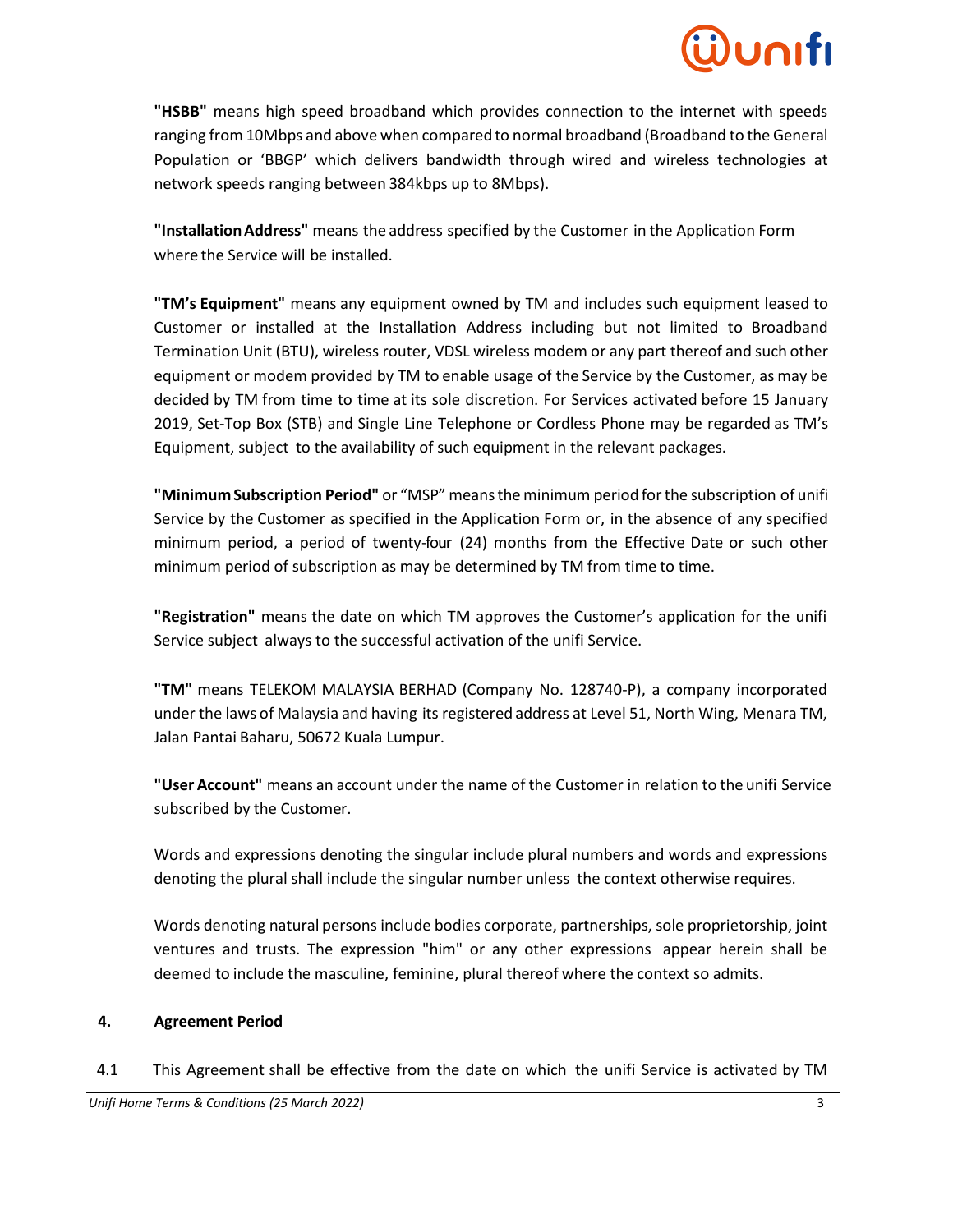

("Effective Date"). TM reserves the right to reject or decline any application or the Registration.

4.2 The unifi Service shall commence from the Effective Date for a minimum of the MSP Period and upon expiry of the Minimum Subscription Period, the unifi Service and this Agreement will automatically be renewed on a monthly basis unless earlier terminated by either Party in accordance with the provisions of this Agreement.

#### **5. Minimum Subscription Period (MSP)**

Subscription to the unifi Service will be for a period of not less than the MSP effective from the Effective Date or in the event of any promotions or sales campaigns offered by TM for the unifi Service, such other minimum subscription period asmay be applicable to the relevant promotions or sales campaigns.

### **6. Application for the unifi Service and Documentations for Application, Registration and Installation**

- 6.1 Applicant must be at least 18 years of age at the date of application and has the legal capacity to enterinto a legally binding contract. For online application, the Customer is still required to submit the relevant documents stated in Clause 6.3 to TM in a manner and period as advised by TM from time to time.
- 6.2 Upon submission of the Application Form (whether online or physical), the Customer shall ensure that all information (and documents) submitted to TM for the purpose of subscribing to the unifi Service (including information requested to be submitted with the Customer's Application Form or information upon TM's request) are accurate, true, current and complete and the Customer hereby undertakes to inform TM of any updates to such information in the event of any changes.
- 6.3 The Customer is required to submit/present for verification to TM the original of the following supporting documents for verification by TM's personnel during application (via online or otherwise), registration and installation processes together with the Customer's completed Application Form:
	- 1. MyKad (Malaysians) or MyKAS/MyPR (permanent resident); or
	- 2. Passport (with at least a minimum of 24 months' validity); or
	- 3. OKU ID; and/or
	- 4. letter of confirmation and authorization duly signed by the Customer on the appointment of the Customer's authorized representative to act on the Customer's behalf for the purpose of acceptance of the unifi Service installation; and/or
	- 5. such other supporting documents reasonably required by TM which TM shall have the right to retain appropriate number of copies of such supporting documents for order processing and record purposes.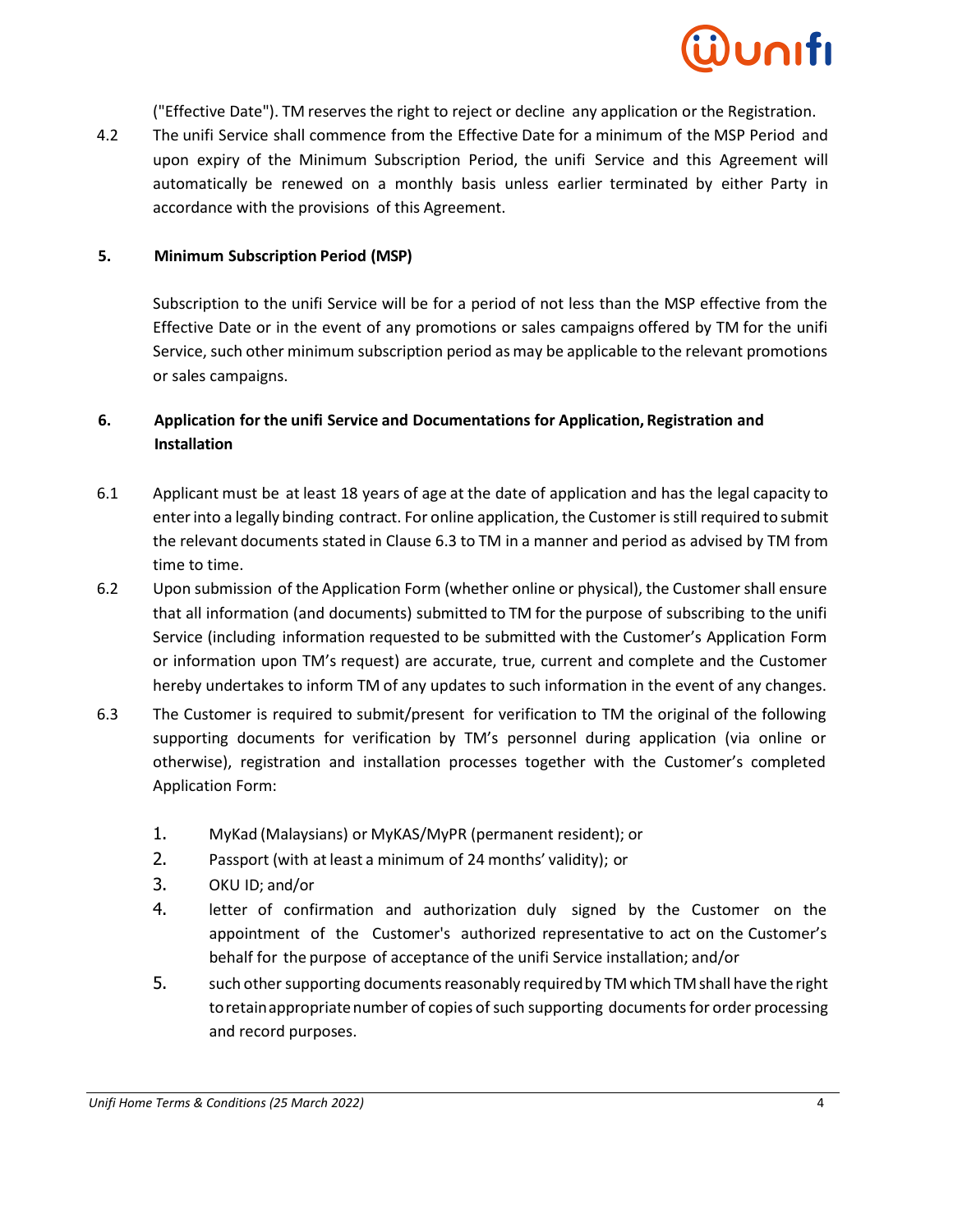

- 6.4 The letter of confirmation and authorizationas mentioned in Clause 6.3(iv) above shall:
	- 1. be in the form and substance acceptable to TM; and
	- 2. incorporate details of the authorized representative (name and particulars of MyKad/MyKAS/MyPR or passport or OKU ID together with certified true copy thereof); and
	- 3. attach the authorized representative's specimen signature; and

to be submitted to TM via fax or mail or hand delivered at nearest TMpoint outlet, at least three (3) working days prior to the date of appointment for installation. The Authorized representative of the Customer must be present during installation and is required to furnish to TM's personnel and/or its authorized agents his original MyKad/MyKAS/MyPR or passport or OKU ID for verification. The Customer warrants to TM that the Customer will be fully responsible for any act or decision or confirmation made by the Customer's authorized representative and if so required by TM, shall submit further written or oral confirmation to such effect either by email, fax or telephone or such other medium as may be reasonably determined by TM.

- 6.5 TM shall be entitled, to reject or suspend the Customer's application or Registrationor installation of the unifi Service if
	- 1. the Customer is blacklisted in TM's system and record due to outstanding or non-payment of subscription fee or charges for any of TM's or its affiliates' services subscribed by Customer; or
	- 2. the Customer's subscription of any of TM's or its affiliates' services is suspended or terminated for any reason attributable to the Customer's default; or
	- 3. the Customer has criminal record or attempt to defraud TM; or
	- 4. TM is of the reasonable opinion that Customer will use the unifi Service for any illegal activities; or
	- 5. upon the Customer's credit or other worthiness check, TM is of the reasonable opinion that the Customer may not likely be able to perform his obligations under the terms herein.

However, TM may, at its absolute discretion, consider the Customer's application when all outstanding payment due to TM or its affiliates as mentioned in Clause 6.5(i) above has been fully paid.

6.6 Customer agrees that notwithstanding TM's acceptance of Customer's application and/or registration of the unifi Service, the Customer hereby consentsto and allows TM to perform credit or other worthiness check on the Customer orthe Installation Address where the unifi Service will be or has been installed and if, in the reasonable opinion of TM, the Customer may not likely be able to perform his obligations under the terms herein or if the Installation Address may likely or is used for any illegal activities, TM may cancel or suspend or terminate the Customer's subscription or installation.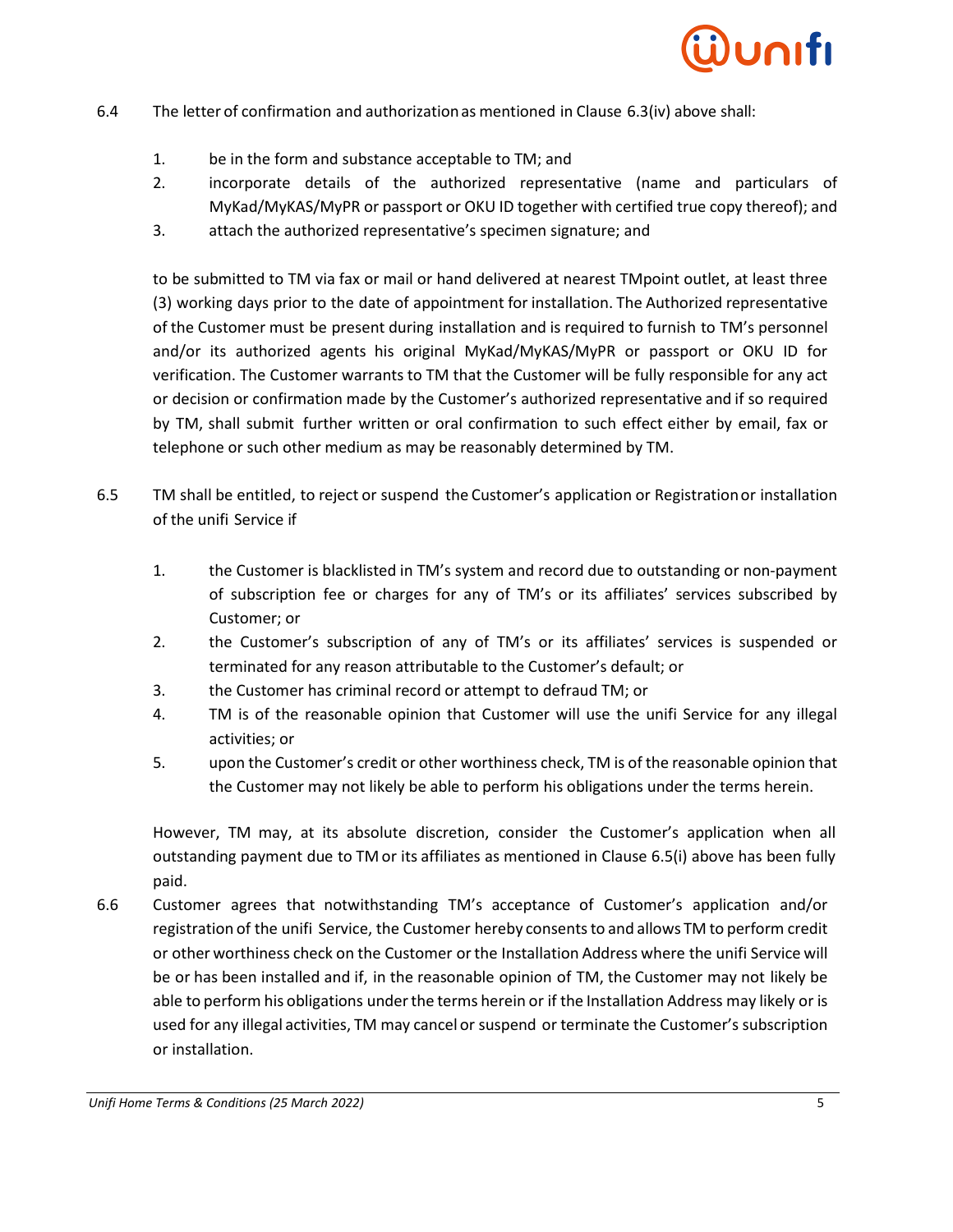- 6.7 In order to subscribe and establish connection to the unifi Service, the Customer may use TM's Equipment provided by TM or its own equipment to be connected to the Customer's telephone line to enable usage of the unifi Service.
- 6.8 The unifi Service is available at the Installation Address within the selected areas of HSBB and for residential or a home-based customer only. TM reserves the right to terminate the unifi Service in the event that the Customer wishes to relocate the Installation Address to any non-HSBB area.
- 6.9 TM shall register the Customer's application upon receipt of all the supporting documents, verification and confirmation of availability of the unifi Service atthe Installation Address as stated in the Customer's Application Form.

### **7. Service Availability**

- 7.1 The availability of the unifi Service at the Installation Address shall be subject to technical testing by TM. A site survey will be conducted by TM or its appointed contractor at the Installation Address to verify and confirm availability of the unifi Service at the Installation Address.
- 7.2 In the event that the unifi Service is available at the Installation Address and if the Customer's application is approved, TM shall fix an appointment for and carry out the installation of the unifi Service for the Customer in accordance with the Clause 9, unless specified otherwise in this Agreement or the terms and conditions of attached to the Application Form.
- 7.3 The Customer acknowledges and agrees that the installation of the relevant TM's Equipment or other equipment for the unifi Service will require several constructions works. Any requirement by the Customer for the installation of wiring inside any wall of Installation Address shall be at the Customer's cost and engagement of external contractor for such purpose shall be at the Customer's sole responsibility. TM however may provide Customer with the list of its panel contractorsfor the Customer's consideration and assessment, at Customer's own risk.
- 7.4 Forthe avoidance of doubt, TM shall not be responsible or liable for any problem arising between the Customer and TM in its capacity as the telephone line provider (and not attributable to willful default or gross negligence of TM) that may affect the availability of the unifi Service. The Customer understands that should there be any interruption or termination of the Customer's fixed telephone line account by TM, this will affect the availability of the unifi Service in which event, TM reserves the right to terminate the unifi Service accordingly.
- 7.5 The Customer is allowed to subscribe to one (1) unifi Service per Installation Address up to a maximum of three (3) unifi Services at three

(3) distinct installations addresses. Any requirement in excess of the number of subscriptions shall be subject to TM's approval at its absolute discretion.

7.6 In the event that the unifi Service is not available at the Installation Address, TM shall notify the Customer and the Customer's application will be kept in TM'srecord on waiting list basis pending availability of the unifi Service at the Installation Address. However, TM makes no guarantee or warranty to the Customer that the unifi Service will become available at the Installation Address and TM shall not be held liable or responsible in the event that TM is unable to provide the Customer with or facilitate availability of the unifi Service at the Installation Address due to any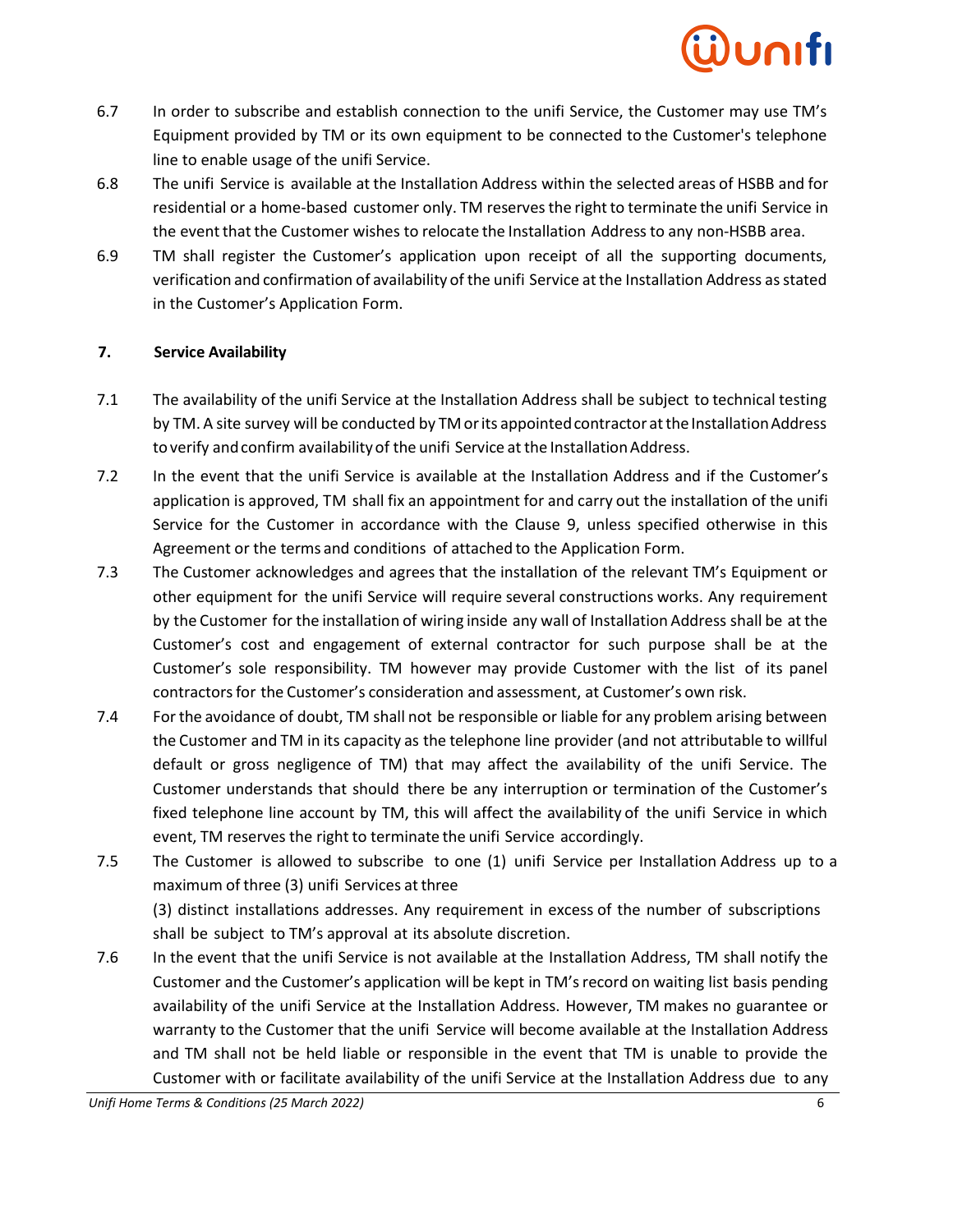

reason beyond TM's control.

#### **8. Online subscription from unifi.com.my ("Website")**

- 8.1 The Customer undertakes that any representation made via the Website is legitimate and true and TM reserves the right to rely on the representation in order to proceed with the online subscription. TM reserves the right to make further inquiry with the Customer in the event of any uncertainty of the online representation made by the Customer or its authorized representative.
- 8.2 The Customer undertakes and warrants that all documentations presented for the purpose of online subscription are true, accurate, current and complete, understands that the documents shall be kept in TM'srecord and are admissible in any court of law as conclusive documents.
- 8.3 Customer shall be subjected to Advance Payment(unless otherwise advised by TM) for application made through unifi.com.my

#### **9. Installation & Account Activation**

- 9.1 Unless otherwise arranged by or provided to the Customer, TM and/or it's appointed contractor shall fix an appointment date with the Customer for installation of the unifi Service at the Installation Address, subject to the Customer confirming the readiness and availability of all the following basic equipment required for the unifi Service:
	- 1. Four (4) working power sockets
	- 2. One (1) workable unit of Computer (PC)
	- 3. One (1) workable unit of Television (TV) (for subscription of unifi Residential Services only).

If the Customer requires the TV or PC to be at different locations, the Customer shall bear the additional charges associated with such request.

- 9.2 The Customer agrees that TM's Equipment termination point shall be determined at the nearest main location after Fiber/VDSL2 cable point of entrance to the Installation Address. TM shall only install up to a maximum of 30 meters of fiber cable starting from the external cable entrance to the Installation Address. Connection to Customer's Equipment beyond the standard installation guideline is subject to charge. Please refer to<https://unifi.com.my/installation/allaboard.pdf> for TM standard installation guidelines.
- 9.3 For unifi lite, internal wiring will be dependent on the existing infrastructure in the Customer's area, which will be determined by TM upon examining the said infrastructure.
- 9.4 TM does not provide telephone set and Set-Top-Box (STB)for unifi Lite and unifi Basic subscriptions. If the Customer wishes to utilize the Voice service, the Customer may purchase a telephone set at any TM Point or other telecommunication outlets.
- 9.5 In the event that the Customer is not ready with the basic equipment as required in Clause 9.1 above, TM may allow the Customer to defer the installation date for a period of 21 days. If after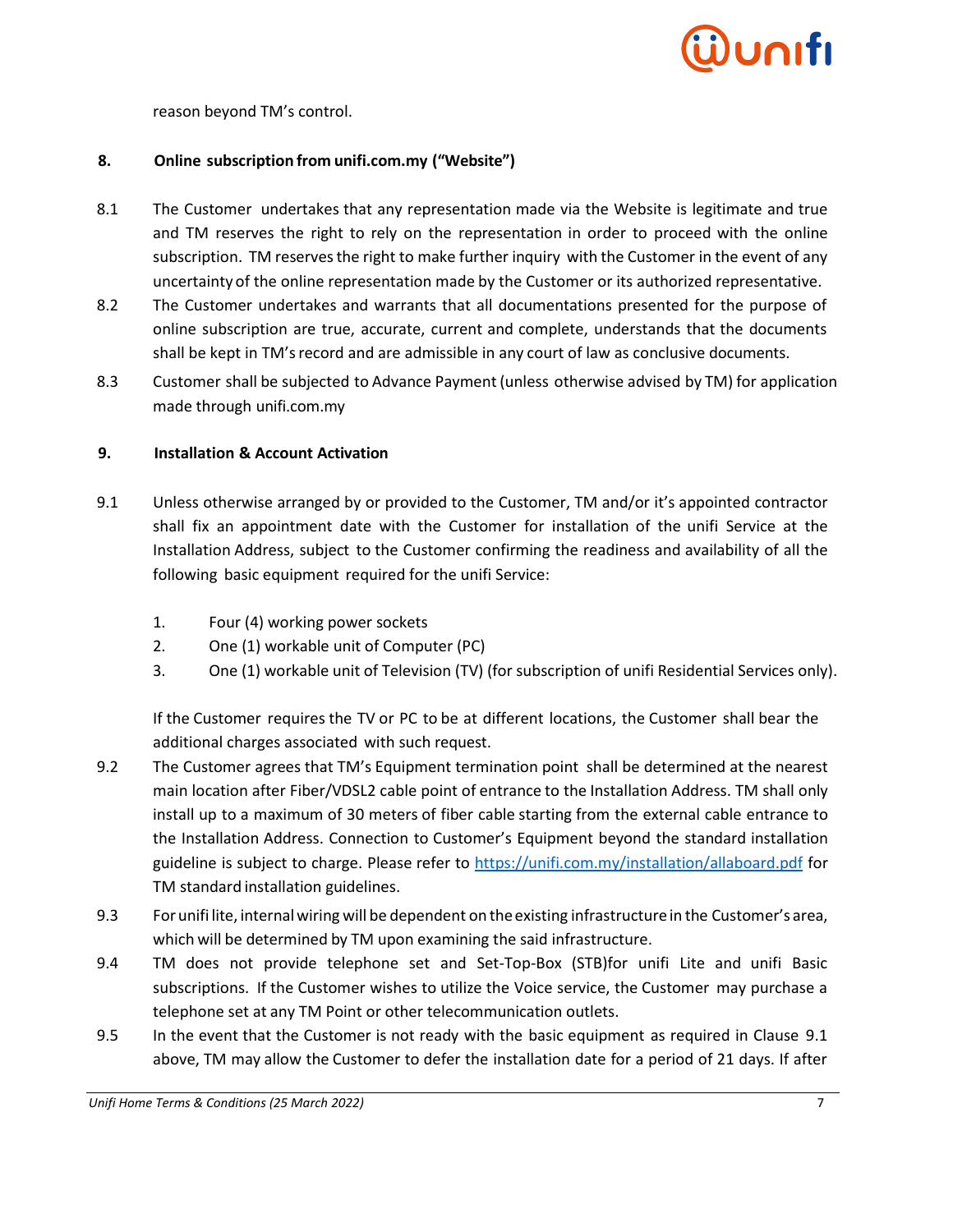such 21 days' period has lapse and the Customer is still not ready with the basic equipment, TM may in its absolute discretion cancel the Customer's Registration for the unifi Service unless the Customer submits a request in writing to TM within the said 21-day time frame to further defer the installation date for the unifi Service and TM approves the same. Any such cancellation of the unifi Service shall be at the Customer's own cost. The Customer may reapply for the unifi Service subject to availability of the unifi Service at the relevant point in time.

- 9.6 TM shall endeavor to install the unifi Service at the Installation Address within 21 days from the date of the Registration. In the event the installation cannot be completed within 21 days' period and not due to the default of TM including but not limited to TM'stechnical or network issue, the installation of the Service may be cancelled and/or the provisioning of the unifi Service may be terminated. TM shall not be liable for any cost or loss incurred by the Customer due to the cancellationreferred to in this Clause 9.6.
- 9.7 In the event where TM or its authorized contractoris unable to proceed with the installation of the unifi Service at the Installation Address located within a high rise building due to building management issues including but not limited to the issues of internal wiring of the building or being denied access to the building, Customer shall be responsible to resolve such issues with the building owner or management corporation within 21 days from the date the issues arise. If the Customer fails to resolve the issues or if TM is unable to proceedwith the installation of the Service within 21 days' period not due to the fault of TM, TM shall at its absolute discretion be entitled to cancel the installation and/or terminate the provisioning of the unifi Service.
- 9.8 In the event the Customer is not reachable during the first appointment date for the installation of the unifi Service, TM shall use all reasonable endeavor to arrange for another appointment date with the Customer. Notwithstanding Clause 9.6 above, upon the expiry of the 8th day after the first appointment date, the installation of the unifi Service may be cancelled by TM at its absolute discretion if the Customer is still not reachable.
- 9.9 The Customer agrees that TM shall be entitled to suspend or cancel any installation of the unifi Service at the Installation Address and/or terminate the Customer's application for subscription if in TM's reasonable opinion, the Installation Address is conducting an illegal or suspicious activity(ies) or such premises may potentially be used for any of the aforesaid activity(ies).
- 9.10 As part of TM's compliance to safety regulation by the Department of Occupational Safety and Health Malaysia (Ministry of Human Resource) on the Prevention of Falls at Workplaces (JKKP DP/G127/379/4-35: MARCH 2007) policy, the Customer hasto ensure installation site is free from any danger that may cause hazard to TM. If upon assessment by TM that hazard is present, the Customer is responsible to correct the situation/condition at its own cost. Should the Customer refuse/fail to correct the situation/condition, TM has the right to cancel the installation. If the cancellation/termination is attributed to the Customer, the Customer shall be subjected to relevant charges, cost, penalty or credit limit rules (whichever is applicable) for the unifi Service.
- 9.11 TM will not be responsible for any damages due to building's internal wiring by building owner. The Customer shall indemnify TM against any claim by any party including building owner or Management Corporation for any damage not due to the fault or negligence of TM.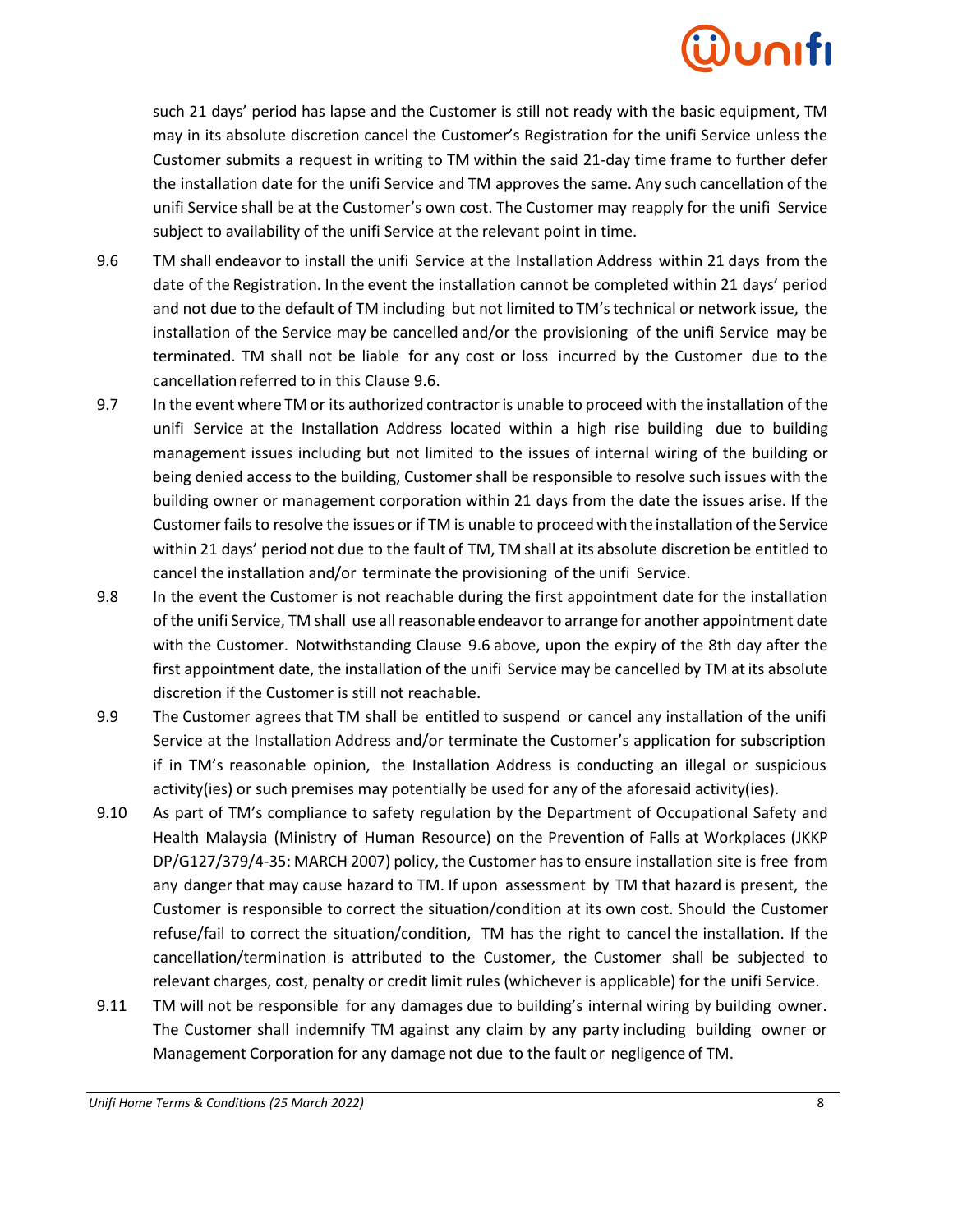- 9.12 For any request by Customer for any re-wiring or re-installation, TM shall have the right to charge the Customer the sumof RM212.00 for the re-wiring and/orre-installation fee ifit does not involve any movement of the BTU or RM318.00 if it involves movement of the BTU or such other reasonable sum as may be determined by TM from time to time.
- 9.13 With the exception of on- site support visits during the installation warranty period, the Customer shall bear the cost for onsite support visit requested from TM at the rate of RM53.00 per visit or atsuch other current prescribed rate as shall be reasonably determined by TM from time to time. The charge is not inclusive of any materials or equipment replacement charges that the Customer may be required to pay TM.
- 9.14 Upon successful installation, TM shall provide the Customer with Internet Protocol (IP) address or login name and password, as the case may be.
- 9.15 The Customer allows TM's Equipment installed at Customer's premise for the purpose of Unifi Service ("the Equipment"), to be used as an access point for public users to access TM's public WiFi service, without any additional charges to TM. Upon completion of the installation of the Equipment, TM will make available the WiFi service to public users using the Equipment. Where applicable, the Customer shall provide all reasonable assistance to TM to enable TM's public WiFi Service to operate using the Equipment. The Customer may request to discontinue the Equipment from being used as an access point for TM's public WiFi, subject to terms and conditions thatmay be notified by TM from time to time.

#### **10. Fees**

- 10.1 The monthly subscription fee for the unifi Service shall be at the applicable rate indicated in the Application Form or such rates as may be prescribed and informed to the Customer by TM from time to time.
- 10.2 The monthly subscription fee shall be continuously chargeable and payable by the Customer upon connectivity ofthe Internet accessfor the unifi Service to the Customer's Equipment regardless of the usage.
- 10.3 The chargesfor the usage of Voice services will be payable by the Customer at TM'spre-determined rates.
- 10.4 The charges for value added services including but not limited to Internet Services or Voice services or unifi TV or unifi mobile shall be charged at TM's pre-determined rate or rates.
- 10.5 The fee for the unifi Service shall be payable in advance from the Effective Date. The Customer shall be liable for and shall promptly pay to TM, within the time period specified in TM's bill for the unifi Service, all charges, fees, costs or other amounts whatsoever as shown in TM's bill, notwithstanding that the Customer may dispute the same for any reason(s) whatsoever.
- 10.6 In the event oftermination of the unifi Service at any time during the MSP (either atthe request of the Customer or otherwise) except where such termination arises from TM's willful default or due to events related to Force Majeure, the charges stated in Clause 22.8 of this Agreement shall be applicable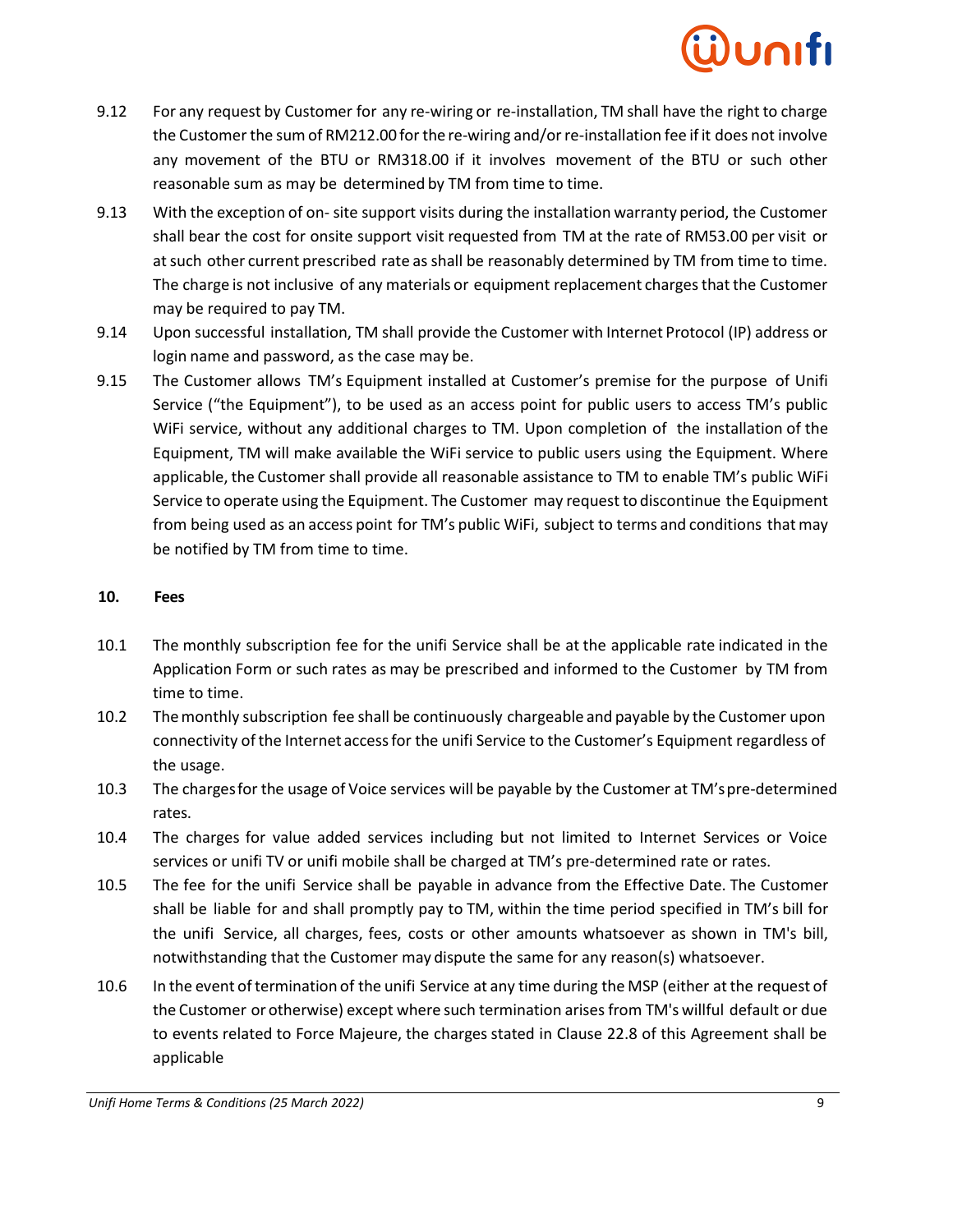- 10.7 In the event that the telephone line used as a medium to connect to the unifi Service is disconnected for any reason whatsoever and not attributable to willful default or gross negligence of TM, the Customer shall continuously be responsible to pay the monthly subscription fee for the unifi Service.
- 10.8 Where the Customer subscribes the unifi Service with TM's offer for free subscription fee for a duration of an agreed period but terminates the unifi Service prior to the expiry of the MSP, the Customer shall be liable to pay TM the fee for the duration of the free subscription period and any outstanding amount thereof will be included in TM's bill.
- 10.9 TM shall have the right to charge the Customer RM26.50 being the processing fee per service number for any request to change the Telephone or Voice Number made by the Customer after service activation.
- 10.10 Any request for transfer of account ownership will be subject to RM10.60 processing fee.
- 10.11 Advance Payment

For unifi Service application made without verification through MyKad Reader, an upfront payment of RM100 (for Malaysian citizen) and RM500 (for a customer who is a non-citizen or a permanent resident of Malaysia) is required within ten (10) days from the Effective Date. The amount will be credited into the Customer's unifi Service account. Depending on the billing cycle, the amount will be reflected in the first or second bill. TM reserves the right to terminate the account in the event of non-payment as per required above.

### **11. Payment, Billing and Credit Limit**

- 11.1 In the event the amount stated in TM's bill or any part thereof remains unpaid after the due date, TM reserves the right to charge the Customer late payment interest on the unpaid sum at the rate of 1% per month calculatedfrom the due date to the date of full payment.
- 11.2 TM will issue bill for the unifi Service on monthly basis and the billing datewill commence from the Effective Date of the unifi Service.
- 11.3 For the purpose of ensuring that the Customer continuously receives bill for the subscription of the unifi Service, the Customer shall be fully responsible to ensure the accuracy and validity ofthe billing address, email address and mobile telephone number as provided in the Application Form. Online bill will be made available to the Customer on monthly basis via Online portal and the Customer agrees to verify bill made available online from time to time. The Customer may elect to receive printed/paper bill at a fee of RM2.00 per month or such other fee as may be reasonably determined by TM from time to time. The Customer has the obligation to inquire TM in the event that the Customer do not receive the bill within the expected billing period. The Customer hereby acknowledges that the failure by the Customer to check and verify bill via online or the non-receipt of any statement of account, bill, statement or any correspondence in relation to the unifi Service subscribed shall not be a valid reason for the Customer to withhold or delay payments to TM. The Customer agrees that statement of account as provided in the bill or any other statement of account for the subscription of the unifi Service issued by TM and the amount stated shall be used as a conclusive evidence in any proceedings betweenthe Customer and TM andshall be final and binding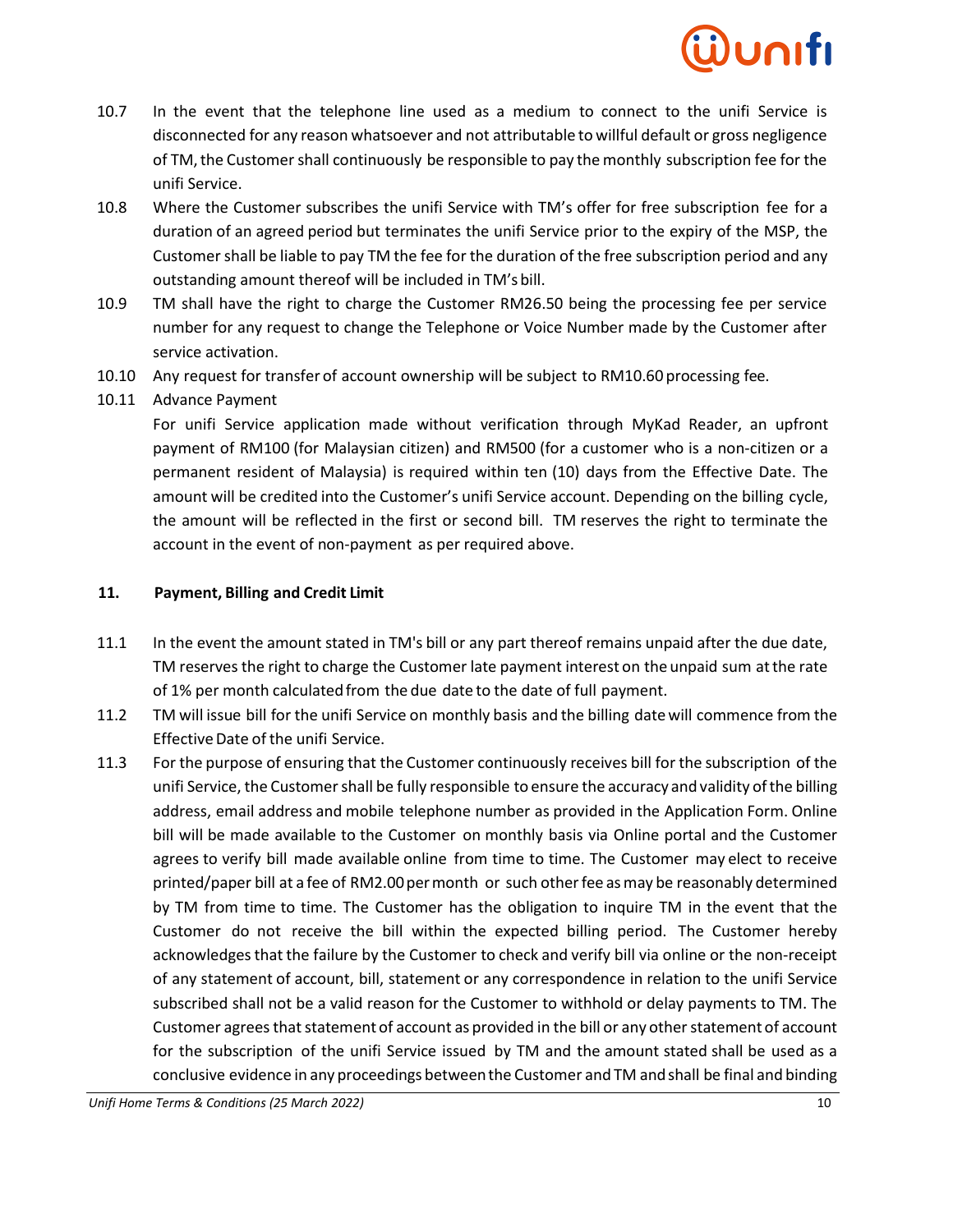

against the Customer save and except for any manifest error.

- 11.4 TM shall investigate any billing dispute upon written submission of billing dispute made by the Customer within thirty (30) days from the date of a bill. Determination by TM of any billing dispute upon any reasonable investigation made and on the basis of reasonably sufficient supporting documents shall be final and conclusive upon the Customer.
- 11.5 Without prejudice to any other rights of TM, the Customer acknowledges that TM may, at its absolute discretion, suspend the availability of or terminate the unifi Service and/or place the Customer on TM's blacklist in the event of failure by the Customer to pay any outstanding amount for the unifi Service. Suspension of the unifi Service as a result of breach by the Customer or by the Customer's own election or under any of the circumstances as provided in this Agreementshall not prejudice the right of TM to continuously bill the Customer for the subscription fees and/or recover all other charges, costs, and interests due and any other incidental charges incurred during the period of suspension and the Customer agrees to pay TM the aforesaid payment when it becomes due.
- 11.6 Customer agreesthat TM at its discretion may implement credit limit to Customer's usage of the unifi Service subject to prior notice to the Customer via written notice or email or notification via TM's website. If implemented, the Customer further acknowledges that TM may suspend the Customer's usage of the unifi Service once the credit usage has reached or exceeds its limit. The Customer further understands that the credit limit as may be imposed by TM may vary with each customer. The prevailing credit limit (if any) shall be specified in the Bill.
- 11.7 The Customer shall be responsible to observe the credit limit as imposed and TM shall not in any away be responsible in ensuring that the Customer's usage of the unifi Service does not exceed the credit limit.
- 11.8 Notwithstanding the implementation of a credit limit, the Customer acknowledges that TM may, at its absolute discretion suspend the availability of or terminate the unifi Service in the event of (i) failure by the Customer to pay any outstanding sum for the unifi Service as andwhen it falls due or has exceed its credit limit, or (ii) for failure by the Customer to pay any outstanding amount of subscription fee or chargesfor any of TM's or its affiliates' other services and subscribed by the Customer.
- 11.9 The Customer acknowledges and agrees that in the event the Customer made any over payment for any services provided by TM to the Customer, TM reserve the right to use/offset any such over payment amount including any deposit paid, any proceeds when any bank guarantee is being called upon or, from any other payments paid by the Customer, to clear (i) any undisputed outstanding fee or charges for the Customer's subscription of unifi Service or (ii) undisputed outstanding fee or charges under any other account for other service subscribed by the Customer with TM (registered under Customer's name with similar Identification Card Number or Passport Number). In the event where there is no outstanding amount under any account, TM shall refund any over payment made.
- 11.10 TM reserves the absolute right to impose payment or requirement of deposit by way of cash or bank guarantee orsuch other form as may be acceptable to TM. The Customer agreesthat deposit may be forfeited or set off or call upon by TM against any fees and other charges outstanding from

*Unifi Home Terms & Conditions (25 March 2022)* 11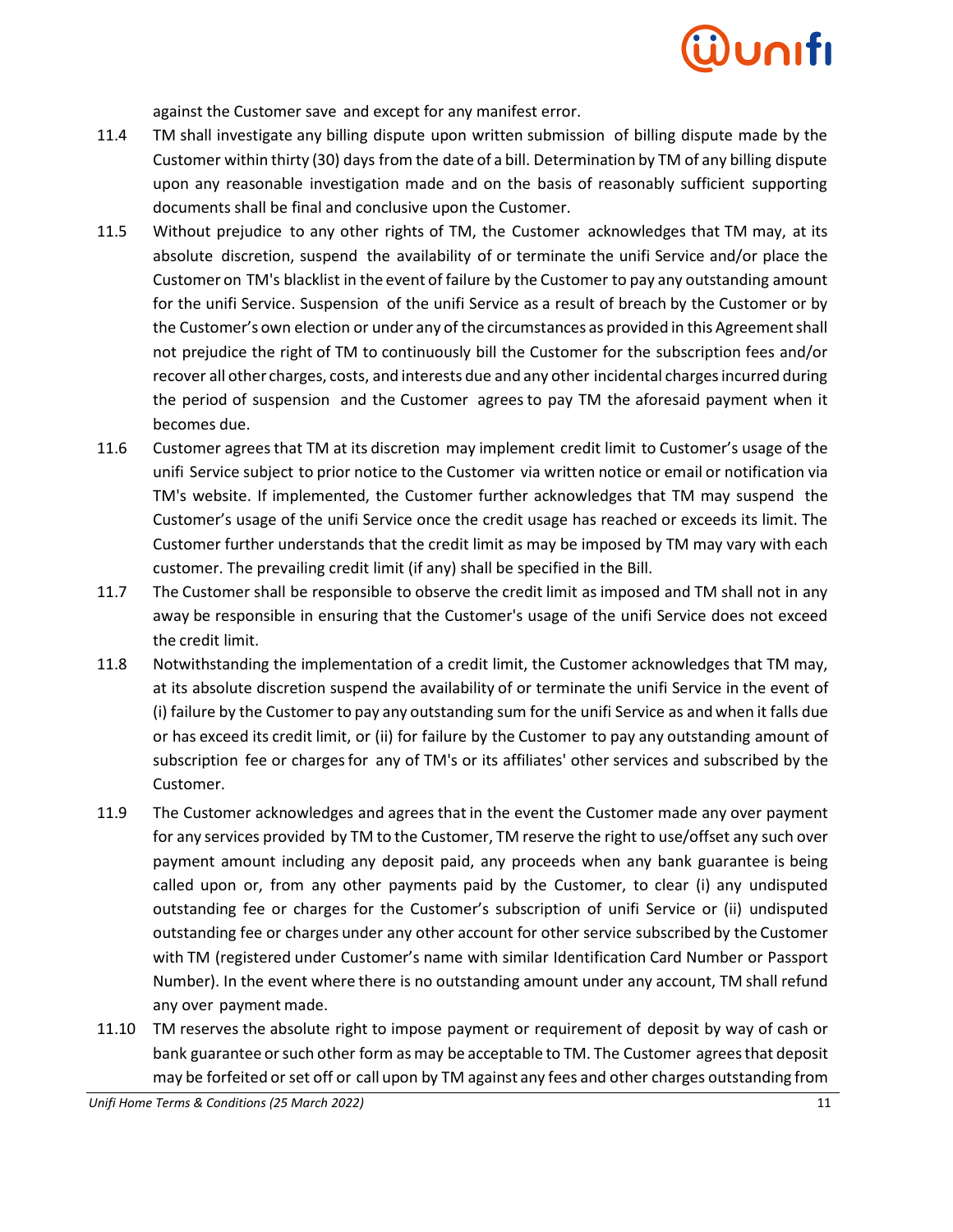the Customer in the event of termination or suspension of the unifi Service due to breach by the Customer of the terms and conditions herein or for the purpose of set off for any undisputed outstanding fee or charges under any other account for other service subscribed by the Customer with TM.

## **12. Alteration/Modification**

- 12.1 Any alteration, modification, restoration, investigation, updates, enhancement, upgrades or changes to TM's network, the unifi Service or unifi Service configuration, TM's product offerings or to any related equipment owned by TM (due to upgrades to TM's network or enhancement or change of technology, amongst other) will be at TM's sole discretion and TM has no obligation to provide the Customer with notice of such changes or enhancement.
- 12.2 A one-time fee of RM318.000 is payable by the Customer upon any request for relocation of the unifi Service. In addition, the Customer will bear the charges incurred by TM for any alteration, modification, restoration, or investigation to the unifi Service or configuration at arate asspecified in the Application Form or any other rate as may be specified by TM from time to time. The Customer is prohibited from relocating the unifi Service without the prior written approval of TM. A. The Customer shall provide TM with new installation address and billing address (if applicable) and must ensure that TM's Equipment to be relocated is in good order and working condition.TM has the right to terminate the unifi Service if TM is unable to perform relocation work as requested, for any reason whatsoever in which event, the Customer will return TM's Equipment that comes with the unifi Service subscription.

## **13. Change of unifi Service Package Plan/Webhosting**

- 13.1 Subject to Clause 13.2 and 13.3 hereinafter, the Customer may upgrade the unifi Service package plan during the Minimum Subscription Period.
- 13.2 Any request by the Customer for upgrades or downgrades of the Customer's unifi Service package plan at any time during the Minimum Subscription Period shall be subject to TM's written approval which approval shall not be unreasonably withheld. For any allowable upgrades or downgrades, installation, activation and any other applicable fees (for downgrade only) will be charged to the Customer at a rate specified by TM from time to time.
- 13.3 A new Minimum Subscription Period will be imposed (refresh) upon the Effective Date of such upgrade or downgrade of unifi Service's package and/or plan if the new package offers better value.
- 13.4 The Customer agrees that the availability of web hosting shall be subject to the following conditions
	- 1. applicable only for new domain registration; and
	- 2. the transfer of existing domain is strictly prohibited; and
	- 3. any request by the Customer for modification of domain upon its activation shall be subject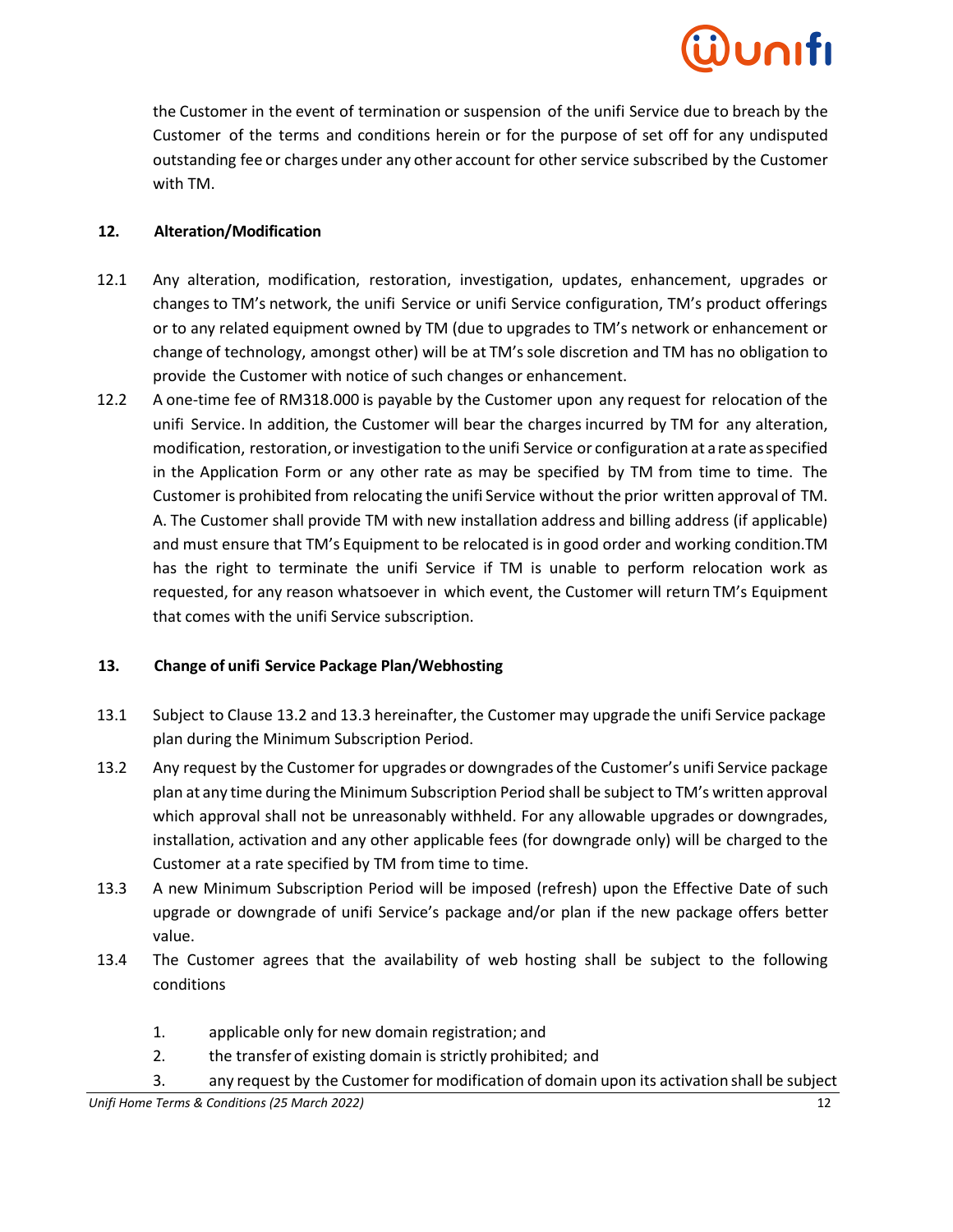to TM's prior agreement and if agreed, upon such further requirements and imposition of fee as shall be determined by TM at its absolute discretion.

### **14. Customer's Responsibilities**

- 14.1 The Customer shall:
	- 1. be responsible for the set-up or configuration of Customer's Equipment for access to the unifi Service;
	- 2. ensure his readiness for installation of the unifi Service on the appointment date in accordance with Clause 9;
	- 3. comply with all reasonable notices or instructions given by TM from time to time in respect of the use of the unifi Service;
	- 4. be solely responsible for obtaining, at his own cost, all licenses, permits, consents, approvals, and intellectual property or other rights as may be required for using the unifi Service;
	- 5. comply with the rules of any network to which the Customer has accessto the unifi Service;
	- 6. comply with and not contravene any and all applicable laws and regulations of Malaysia, whether relating to the unifi Service or otherwise including but not limited to the Communications and Multimedia Act, 1998;
	- 7. be solely responsible for all information retrieved, stored and transmitted by the Customer through the use of the unifi Service;
	- 8. obtain TM's prior approval before making any changes to the network configuration and interconnecting the private network to any public network;
	- 9. be responsible for ensuring that the Customer's personal computer is equipped with network card;
	- 10. provide basic infrastructure for installation of the TM's Equipment including but not limited to internal wiring and in the event that the Customer is not leasing the TM's Equipment from TM, the Customer shall be responsible for purchasing the equipment at his own cost to enable connectivity of the unifi Service;
	- 11. be responsible for any change and cost associated to any modification made to the external or internal wiring for connectivity of the unifi Service. If the Customer attend to any renovation work that obstruct any accessto any drop wire termination point, any necessity for the relocation of drop wire termination point as determined by TM shall be at the Customer's cost. Save as aforesaid, any cost associated with relocation of drop wire termination point solely as a result of TM's requirement shall be borne by TM;
	- 12. pay and settle all Fees and any other charges due to TM in accordance with this Agreement;
	- 13. abide and adhere to the terms and conditions of this Agreement inclusive of the additional terms and conditions as specified in Schedule 1 hereof and the terms and conditions as specified under the Application Form; and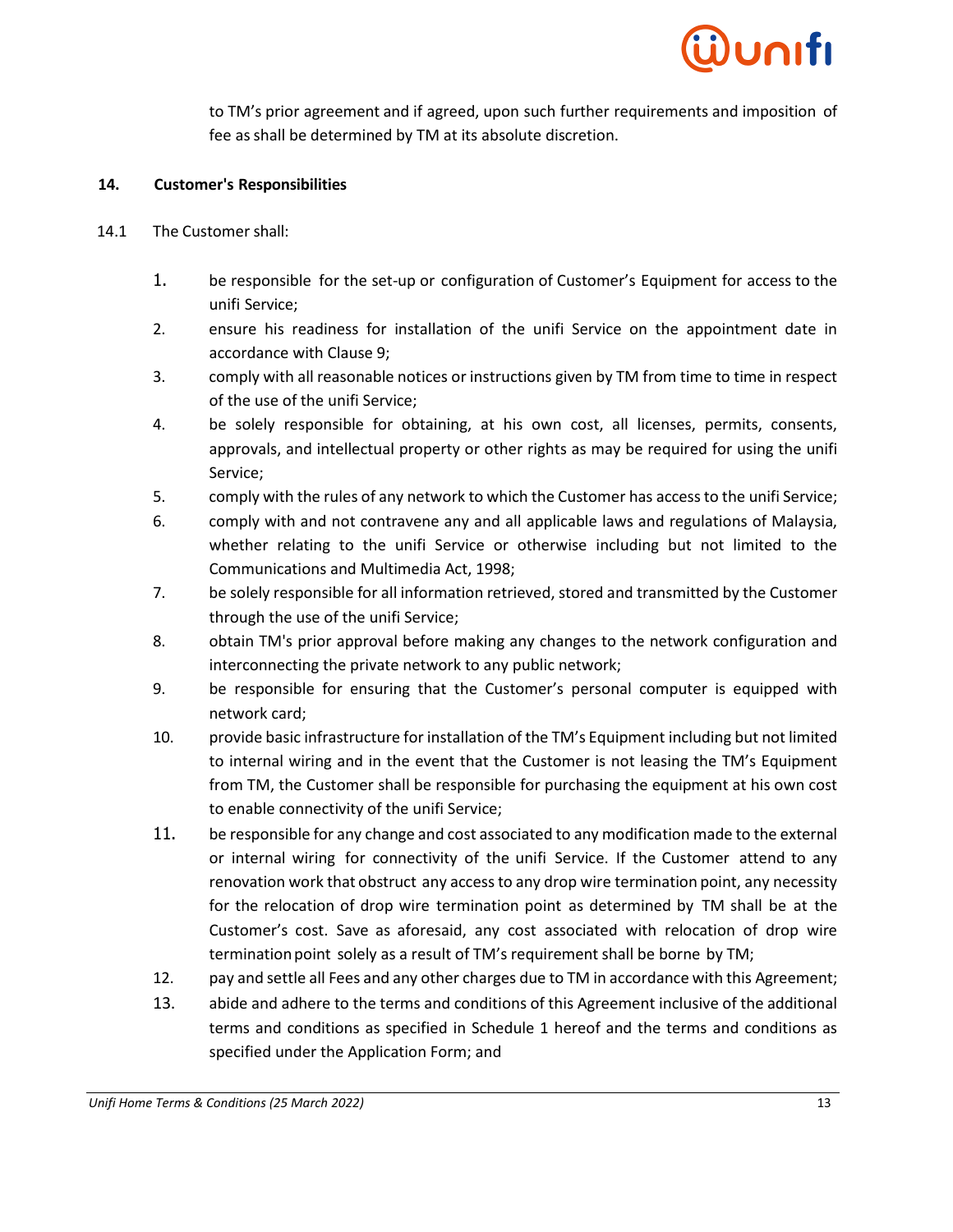14. be responsible to maintain in good condition any TM's Equipment. In the event any of the TM's Equipment is faulty, lost or damaged due to any fault or negligence of the Customer, the Customer will have to bear the cost of the TM's Equipment according to its depreciated value, as reasonably determined by TM.

## **15. Prohibited Use**

- 15.1 The Customer shall:
	- 1. not use the unifi Service for any unlawful purpose including without limitation for any criminal purposes;
	- 2. not use the unifi Service to send unsolicited electronic messages or any message which is obscene, threatening or offensive on moral, religious, racial or political grounds to any person including a company or a corporation;
	- 3. not use the unifi Service to access pornographic, offensive or illegal content or sites;
	- 4. not compromise or infect any systems with computer viruses or otherwise;
	- 5. not infringe any intellectual property rights of TM, its related companies and subsidiaries or any third party;
	- 6. not gain unauthorized access to any computer system connected to the Internet or any information regarded as private by any person including a company or corporation;
	- 7. not share the unifi Service with any person including a company or corporation without the prior written approval of TM and shall use the unifi Service only for the purpose for which it is subscribed;
	- 8. not resell or sublet the unifi Service to any third parties without prior written consent from TM; and,
	- 9. not use the unifi Service in any manner, which in the opinion of TM may adversely affect the use of the unifi Service by other customers or efficiency or security as a whole.
- 15.2 TM reserves the right to suspend the Customer's access to unifi Service or to terminate the unifi Service if the Customer is found to have committed any action that falls within the prohibited use mentioned in this Clause 15 and TM shall not be liable for any cost or loss incurred by the Customer due to such suspension or termination.

# **16. Security and Other Features**

- 16.1 The Customer shall take all such measures as may be necessary to protect his own system and network.
- 16.2 The Customer shall be responsible for the safety, security and maintaining the confidentiality of his passwords and/or user identification, if any, (including without limitation changing his passwords or user identification from time to time) and shall not reveal the same to any other person. Where user identification is necessary to access the unifi Service, the Customer shall use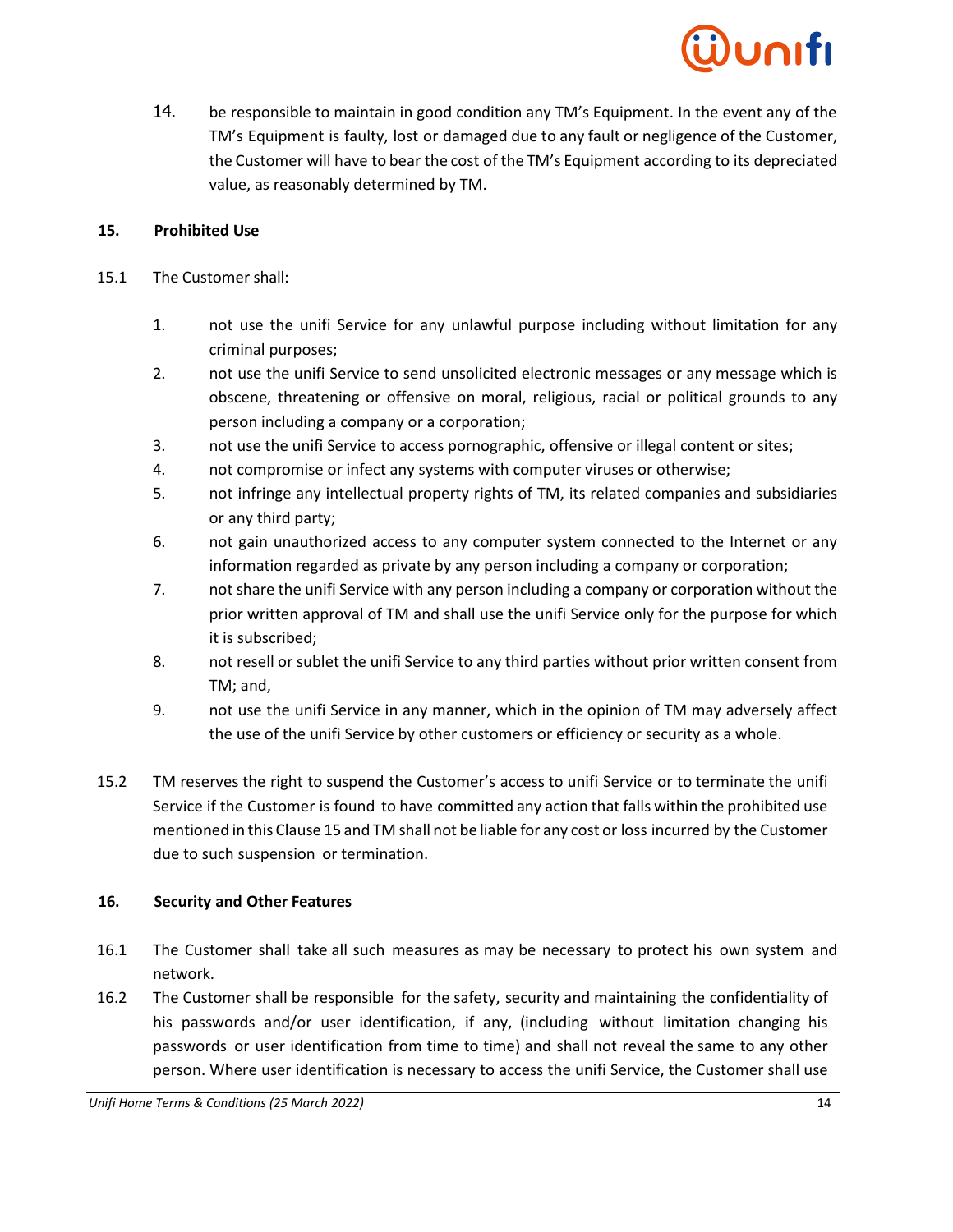

only his user identification. TM disclaims any liability for any unauthorized use by any third party of any password or user identification of the Customer.

16.3 The Customer shall report to TM within twenty-four (24) hours if the User Account, user identification or password is stolen or lost. Until such report has been made, the Customer shall be responsible for all transactions and access to the unifi Service using the User Account, user identification or password by any third party and TM shall not be held responsible for any prohibited and/or unauthorized use of the unifi Service as provided in this Agreement.

#### **17. TM's Equipment**

- 17.1 In connection with any TM's Equipment provided by TM for use of the unifi Service, the Customer shall:
	- 1. take appropriate measures to safeguard the TM's Equipment;
	- 2. properly maintain and keep the TM's Equipment at a safe place;
	- 3. adhere to all instructions and notice (written or otherwise) given by TM from time to time regarding the use of such TM's Equipment;
	- 4. be responsible for all costs of repairs incurred in relation to the TM's Equipment in the event it is proven that any fault in such TM's Equipment whether by act or omission is caused by the Customer;
	- 5. return and surrender the TM's Equipment to TM in the same condition as and when it was first provided to the Customer, normal wear and tear excepted, upon termination of the unifi Service;
	- 6. be liable to pay TM for any TM's Equipment which the Customer fails to return or surrender to TM upon termination of the unifi Service;
	- 7. not hold TM liable in the event that the Customer's Equipment and/or other devices is damaged due to, including but not limited to, flood or fire or lightning strike whilst using the TM's Equipment; and
	- 8. not hold TM liable or responsible in the event that TM are unable to replace or change the TM's Equipment to a similar model or type as the existing TM's Equipment and TM reserves the right to replace the TM's Equipment to any model or type available at the relevant time, at TM's sole discretion.
- 17.2 In the event of any interruption, loss or unavailability of the unifi Service and/or any technical faults encountered with TM's Equipment, the Customer may request for technical support and basic troubleshooting of the same from TM. If, during visit to the Installation Address, TM and/or its appointed contractor determines that such interruption, loss or unavailability of the unifi Service is not attributable to or caused by any fault in TM's Equipment or TM's network, TM reserves the right to impose reasonable charges at the rate as specified in the Application Form or any other rate as may be prescribed by TM from time to time for the visit to the Installation Address.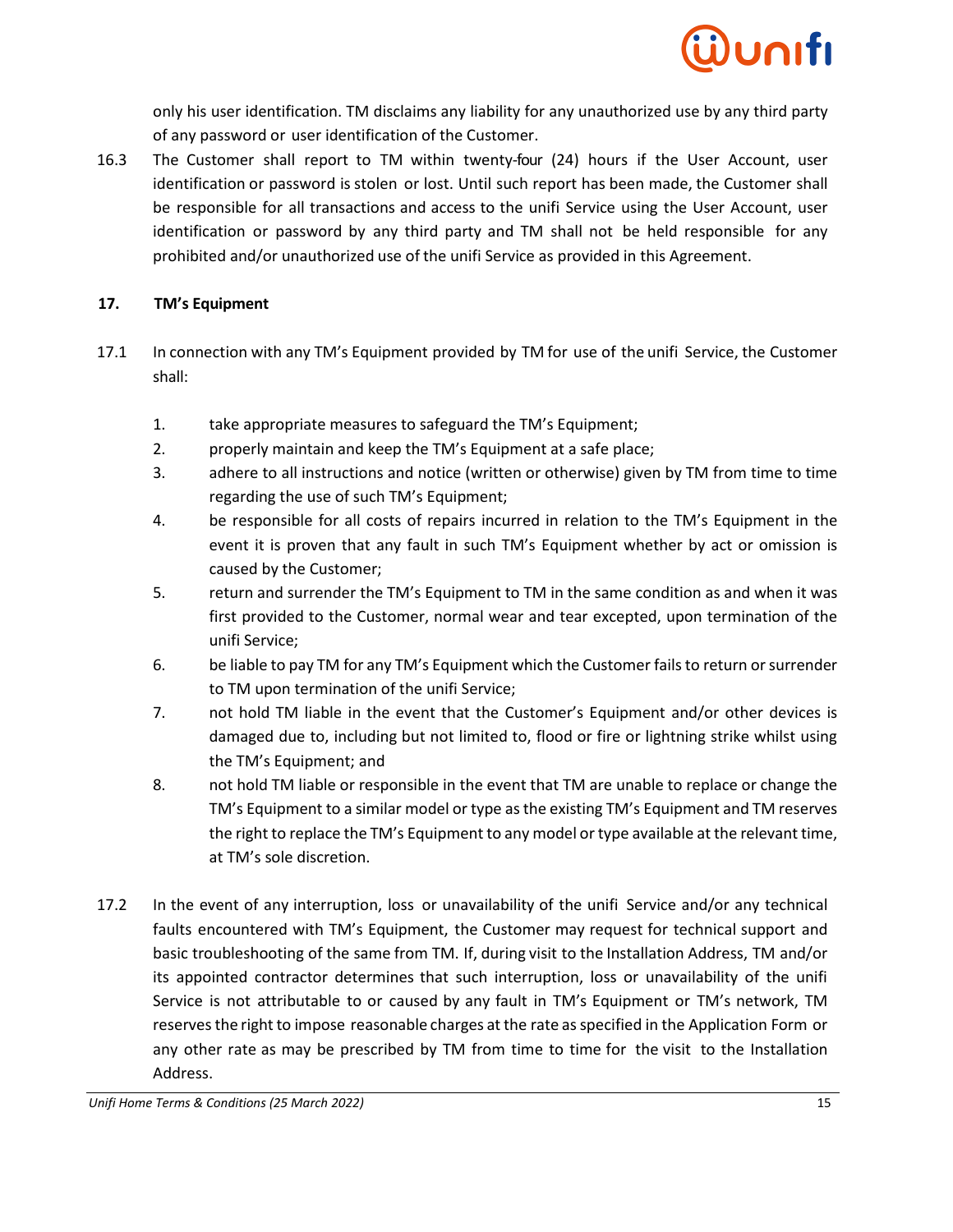

- 17.3 Replacement of TM's Equipment may not be provided if the relevant component of unifi Services, product and/or equipment is discontinued.
- 17.4 For any change of package or plan or services, any replacement of TM's Equipment will only be provided at TM's sole discretion.

#### **18. Customer's Equipment Installation**

- 18.1 The Customer shall prepare all applicable Customers' Equipment at the Installation Address in accordance with Clause 9 herein and/or any other specifications TM may provide to the Customer in relation to the unifi Service. The Customer shall further ensure that the Customer's Equipment are in good condition and has proper set-up for purposes of installation of additional configuration and installation of software to the Customer's Equipment by TM.
- 18.2 The installation ofthe configuration and software forthe Customer's Equipment can be conducted by the Customer as per TM's guidelines. The Customer acknowledges that such installation shall be at the Customer's own risk.
- 18.3 TM shall not be liable in any way whatsoever for any loss or damage to any property or injury to any person howsoever caused, whether negligent or otherwise arising out of any installation and/or configuration where such task is conducted by the Customer.
- 18.4 TM and/or its appointed contractor shall not be liable or responsible for any technical problem, loss, interruption or unavailability of the unifi Service, or other loss or damage suffered by the Customer which arises from or is caused by the Customer's Equipment, whether connected to TM's Equipment or otherwise.
- 18.5 In the event the Customer request for TM's appointed contractor to conduct further technical investigation for the purpose of identifying and/or rectifying any problem arising from the Customer's Equipment and TM's appointed contractor agrees to render such assistance, TM will not be involved or be responsible for any fees or charges for such additional support services which TM's appointed contractor may impose on the Customer. TM shall not be liable or responsible for any loss or damage suffered by the Customer howsoever caused, whether negligent or otherwise arising out of the provision of additional support services to the Customer and/or in relation to the Customer's Equipment by any appointed contractor.

#### **19. Lawful Purpose**

The Customer shall only use the unifi Service for lawful purposes. Transmission of any material in violation of any international, federal, state or local laws or regulations is prohibited. These include, but shall not be limited to copyrighted material, material legally judged to be threatening or obscene, pornographic, profane, or material protected by trade secrets. These also include links or any connection to such materials.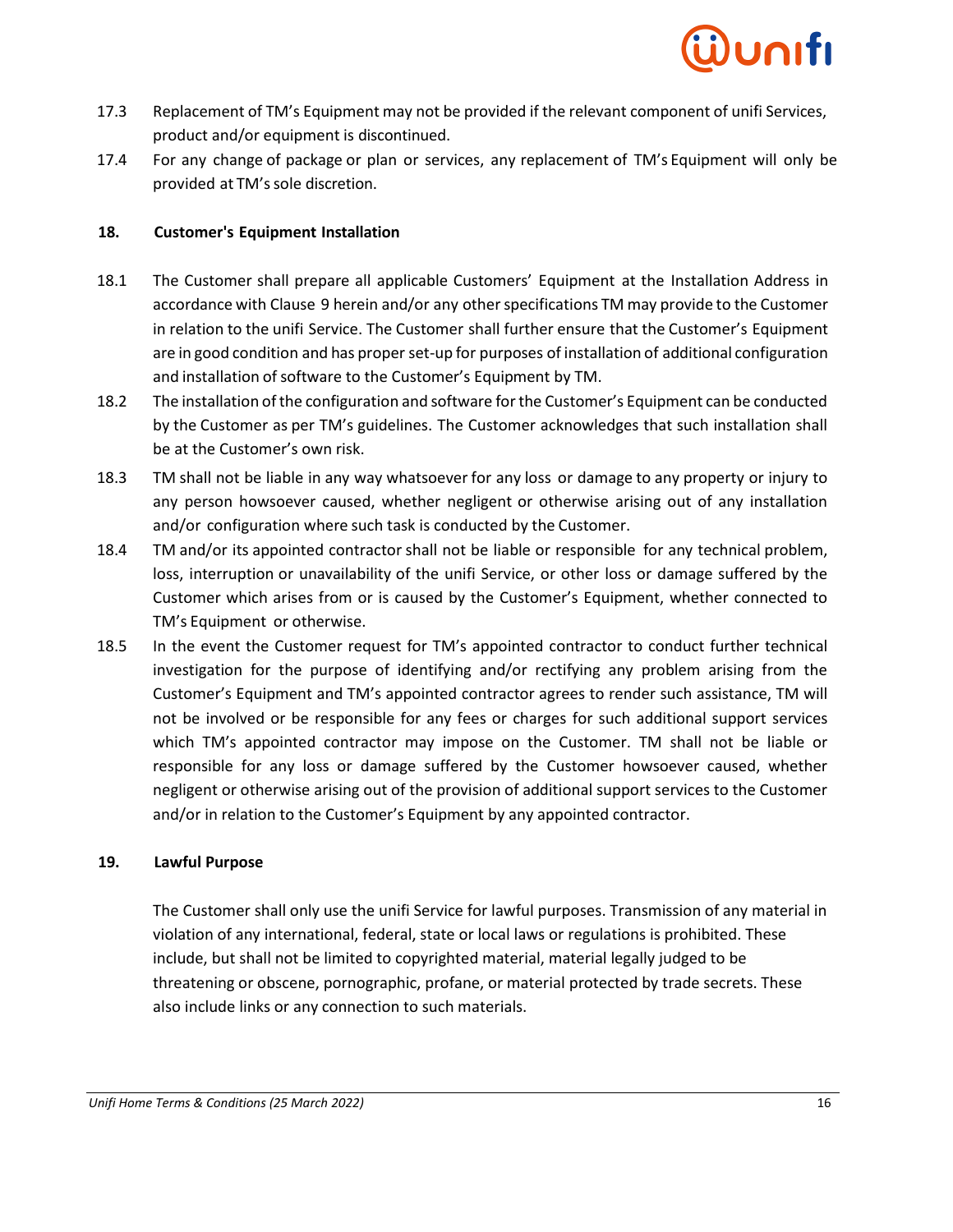#### **20. Suspension of the unifi Service**

- 20.1 Without prejudice to any other rights or remedies and notwithstanding any waiver by TM of any previous breach by the Customer, TM may, without prior notice, suspend the unifi Service for a period determined by TM in its sole discretion for any reason whatsoever and/or, in the event that:
	- 1. any Fees and/or payment due hereunder for the unifi Service provided is not settled in full on due payment date;
	- 2. there is outstanding fee and/or payment due from Customer for any of TM's or its affiliates' other services and subscribed by Customer;
	- 3. the Customer fails to comply with the terms of this Agreement;
	- 4. the Customer has committed any action that falls within the prohibited use as stated in this Agreement;
	- 5. any scheduled or unscheduled outages occur which cause interruption to the unifi Service, including but not limited to maintenance of TM's Equipment or systems.
- 20.2 In the event of any suspension of the unifi Service by TM in accordance with Clause 20.1(i) and Clause 20.1(ii), TM may if it deems appropriate at it sole discretion and upon such terms, as it deems proper reconnect the unifi Service, in which event the unifi Service and this Agreement shall continue in effect as if the unifi Service had not been suspended. TM shall have the right to impose on the Customer a reconnection fee at a rate as specified by TM from time to time.
- 20.3 Forthe avoidance of doubt, the abovementioned suspension exercise shall not prejudice the right of TM to continuously bill the Customer for the Fees and/or recover all other charges, costs, and interests due and any other incidental charges incurred during the period of suspension. In the event of non-payment by the Customer and subsequent suspension of the unifi Service by TM, the Customer will still be liable to pay the Fees forthe unifi Service during the period of suspension. Further where the Customer defaults in payment, TM may at its discretion charge the Customer a reconnection fee for the Service at the rate stated in the Application Form or any other rate as may be prescribed by TM from time to time.

#### **21. Change of Customer's Details**

The Customer undertakes to inform TM of any change of the Customer's information provided earlier to TM within fourteen (14) days of such changes. Failure by the Customer to notify TM of such changes shall be a waiver of the Customer's right including the right to be notified under this Agreement asthe case may be.

#### **22. Termination**

22.1 Without prejudice to any other rights or remedies of the parties under this Agreement or at law,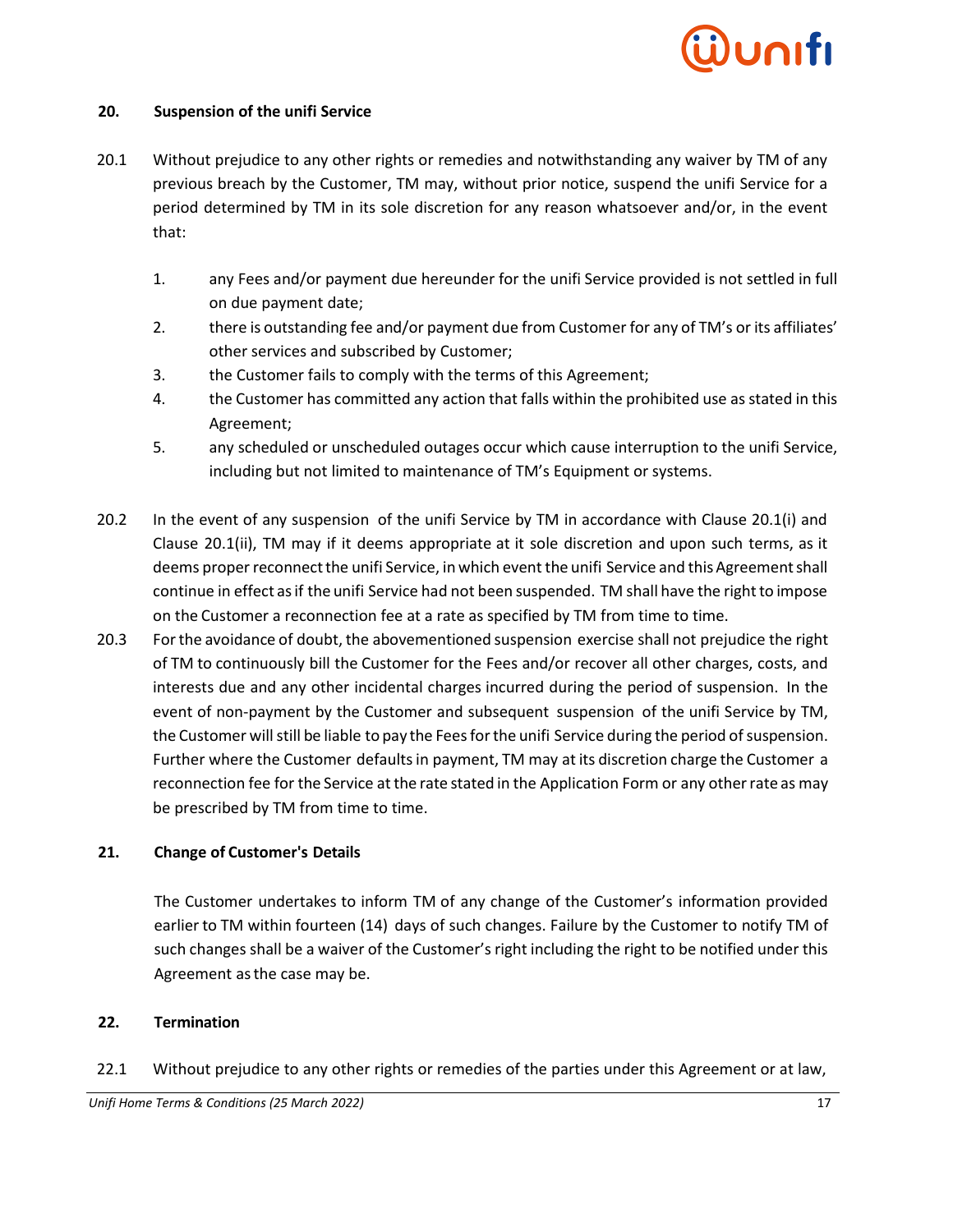

either party may terminate this Agreement, in the event:

- 1. the other breaches any term, condition, undertaking or warranty underthis Agreement and such breach is not remedied for a period of thirty (30) days after receipt of the written request to remedy the same;
- 2. the other becomes bankrupt or enters into any composition or arrangement with or for the benefit of creditors or either party or
- 3. allow any judgment against either party to remain unsatisfied for the period of twenty-one (21) days; or,
- 4. any Force Majeure Event occurs, which continues for a period of more than sixty (60) days.
- 22.2 Without prejudice to any other rights or remedies of TM under this Agreement or at law, TM may terminate this Agreement by giving the Customer fourteen (14) days' notice, in writing:
	- 1. where the Customer fails to comply with TM's policy(ies) and/or instruction(s) communicated to the Customer, in writing; or,
	- 2. Where the Customer is in breach of any provision under Communications and Multimedia Act, 1998 or any other rules, regulations, by-laws, acts, ordinances or any amendments to the above; or
	- 3. Where TM is of the view that the provisioning of the unifi Service is no longer viable.
- 22.3 Notwithstanding the above, TM may terminate the Service under this Agreement immediately, without prior notice and without penalty, if:
	- 1. the Customer fails to make payment of any of the Fees, charges and/or any sum due to TM as and when it falls due;
	- 2. there is outstanding fee and/or payment due from Customer for any of TM's or its affiliates' other services and subscribed by Customer;
	- 3. the Customer failsto comply with the terms ofthis Agreement, and TM, in itssole discretion is of the reasonable opinion that such breach cannot be tolerated; and/or,
	- 4. the Customer provided false or incomplete information to TM.
- 22.4 Such termination pursuant to this Clause 20, shall not prejudice the right of TM to recover all charges, costs, and interests due and any other incidental damages that it has incurred.
- 22.5 This Agreement may be terminated by either party upon thirty (30) days written notice to the other party.
- 22.6 Transfer Request
	- 1. In the event the Customer request for a transfer request to other service provider, such request shall be considered as a request to terminate this Agreement. In such event, all applicable provisions relating to termination shall be applicable to such transfer request.
	- 2. TM shall only approve the request from the Customer after the Customer settles all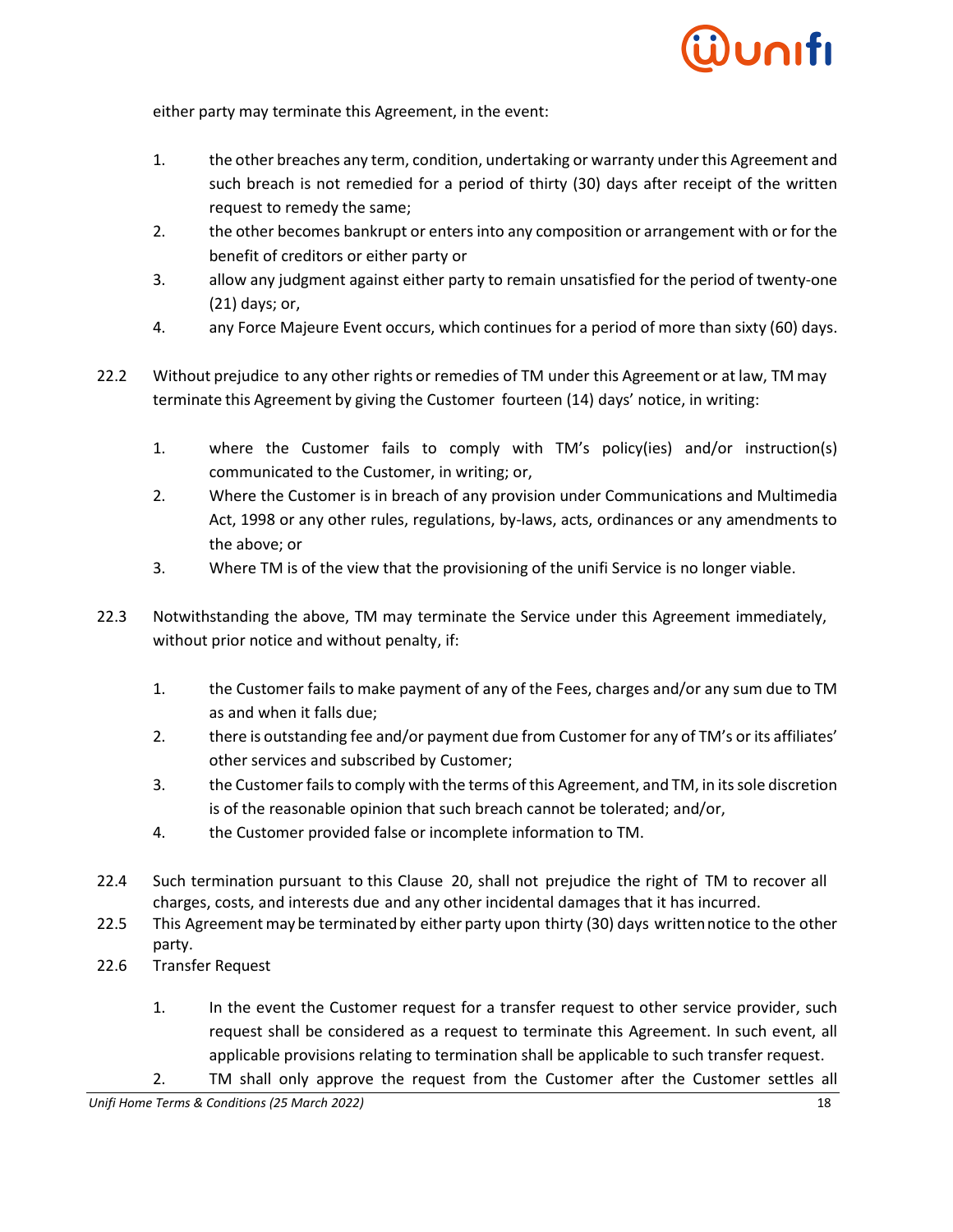outstanding amount due within 10 days from the date of the request failing which the request will not be approved by TM and the unifi Service shall continue and the Customer shall continue to pay the fee for the unifi Service. For the avoidance of doubt, the Customer is still able to enjoy the unifi Service during the period where the request is being processes by TM and the Customer is responsible to ensure that the fee for such period is fully paid regardless of the usage.

- 3. Clause 22.11 is not applicable to termination following a transfer request by the Customer to other service providers.
- 22.7 Cancellation or termination by the Customer for any reason whatsoever shall only be done by the Customer in person at any TMpoint outlet, unifi portal (live chat) or TM Contact Centre. For the avoidance of any doubt and following the termination in pursuant to this Clause 22 TM does not provide any guarantee that the same service that was subscribed by the Customer will still be available for subscription after the termination has been effective.
- 22.8 Inthe eventofterminationofthe unifi Serviceat any time during theMinimum Subscription Period, except where such termination arises from TM's willful default or due to Force Majeure Event, the Customer shall be liable to pay to TM, in addition to all outstanding Fees and charges, the fee for the remaining months in the MSP (calculated at the price before discount) as the agreed liquidated damages for the early termination.
- 22.9 Upon termination of the unifi Service or the Agreement including termination due to transfer request by the Customer to other service providers, all monies owing by the Customer to TM shall immediately become due and payable and the Customer shall upon demand by TM settle all amounts within the time stipulated by such demand.
- 22.10 Any Fee and/or charge paid by the Customer to TM pursuant to this Agreement shall not be refundable upon termination of the Service by the Customer or if the Service is terminated by TM in pursuant to the terms of this Clause 22. TM shall have the right to contra with any of Customer's active account or other service subscription from TM or its subsidiaries or affiliates.
- 22.11 Notwithstanding to Clause 22.10, in the event there is a surplus ("Credit Balance") in the Customer's final account, the Credit Balance shall be refunded via bank transfer subject to submission of Customer's active bank account number and copy of the bank statement to TM. TM reserve the right to perform the necessary verification process with the bank in order prior to the transfer. TM also will not be responsible on any delay or failure to transfer due to Customer's own act, the bank or any other third party other than circumstances that is acknowledged by TM.
- 22.12 However, Clause 22.11 is not applicable if the Credit Balance is lesser than RM10 where the amount will be absorbed as administration fees for the Service and/or other services provided or may be provided by TM or its subsidiaries or affiliates.
- 22.13 Upon termination of the unifi Service or this Agreement (including termination within MSP, the Customer must return the BTU to TM promptly in a good condition (fair wear and tear accepted)), failing which, the sum of RM 500.00 shall be due and payable to TM as agreed liquidated damages.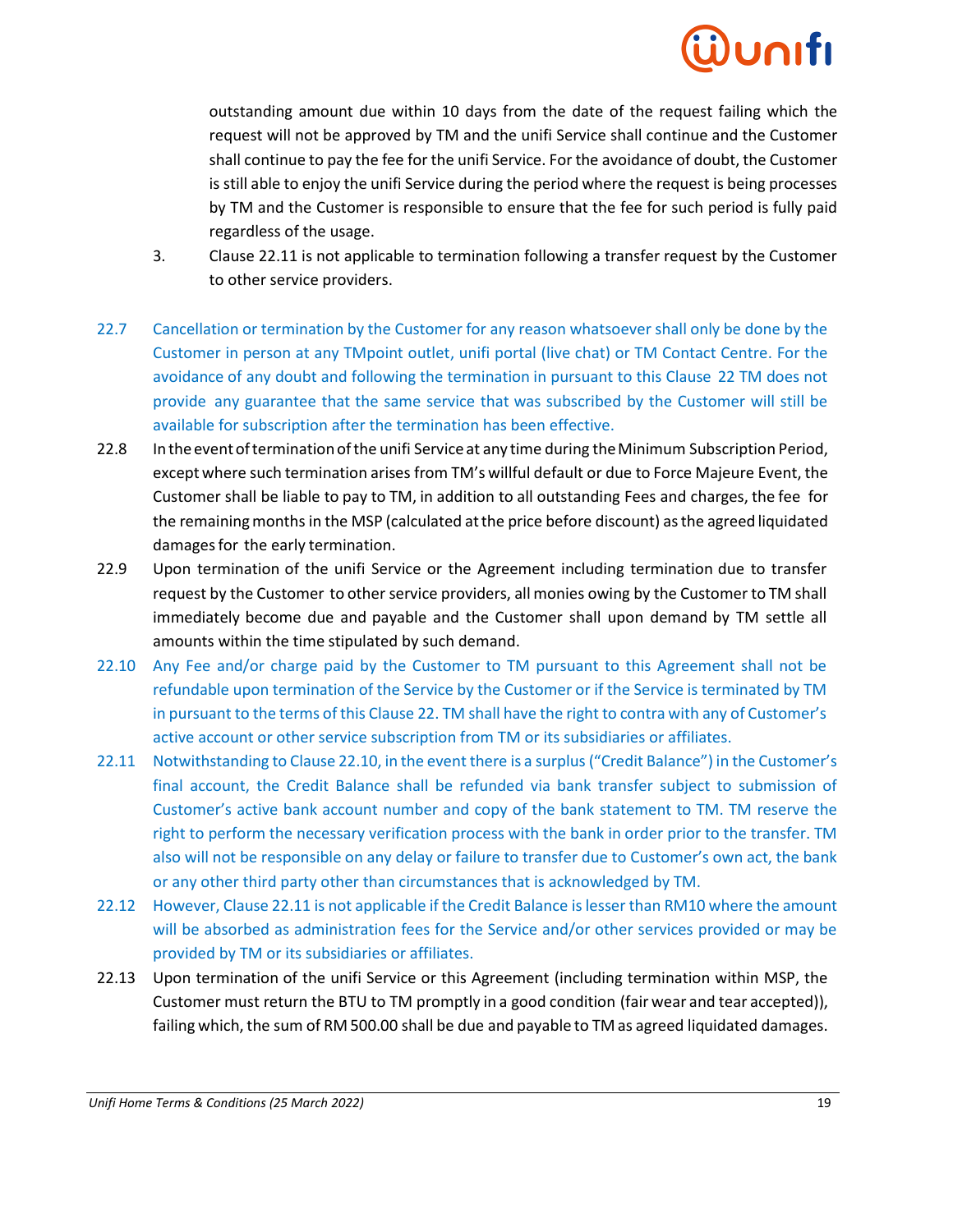

#### **23. Disclaimer/Limitation of Liability**

- 23.1 The unifi Service is provided on "best effort" basis. TM makes no warranty of any kind, either expressed or implied, and expressly disclaims all implied warranties, including, but not limited to warranties of accuracy, availability, stability or accessibility of the unifi Service including accessto any online sites or destination or domain and/or the TM's Equipment for a particular purpose of the Customer. TM also makes no warranty that the Customer's Equipment will be compatible with TM's Equipment or unifi Service. The Customer acknowledges that TM does not and cannot in any practical way supervise, edit or control the content and form of any information or data accessed by the Customer through the unifi Service including through unifi TV. TM does not guarantee nor provide any warranties whatsoever that the unifi Service including but not limited to the content to be offered in unifi TV, if made available by TM, will not be offensive, obscene, upsetting, seditious or defamatory to the Customer. The Customer shall exercise discretion when using the unifi Service at all times and TM shall not be held responsible and hereby disclaim any and all liabilities whatsoever with regard to any information or content accessed through the unifi Service including the unifi TV.
- 23.2 Save for loss or damage due to injury or death arising from the gross negligence or willful default of TM, TM shall not be liable to the Customer for any indirect, consequential and incidental loss, cost, claim, liability, expenses, demands or damages whatsoever, loss of profits, loss of savings, loss of data or loss of business arising out of the Customer's failure or inability to use the unifi Service or TM's Equipment provided by TM hereunder. TM's liability (if any) is limited to restoring the unifi Service but subject always to technical limitations or other limitations beyond TM's control and if necessary, to replace TM's Equipment or any part thereof if TM determines that the TM'sEquipment is not in working conditions or faulty not due to the Customer's act or omission.
- 23.3 TM shall not be liable in the event that the Customer's own equipment and/or other devices are damaged due to Force Majeure Event. TM's liability (if any) during installation and/or restoration of any reported faulty of the TM's Equipment shall not cover the wiring or cabling connecting the TM's Equipment or the Customer's equipment and the building management corporation or the building owner power house.
- 23.4 TM shall not be liable to the Customer for any loss or any damages sustained by reason of any disclosure, inadvertent or otherwise in any information concerning the User Account particulars unless due to gross negligence or willful default of TM.
- 23.5 While every care is taken by TM in the provision of the unifi Service, TM shall not be liable for any loss of information or data howsoever caused whether as a result of any interruption, suspension, or termination of the unifi Service or otherwise, or for the contents accuracy or quality of information available, received or transmitted through the unifi Service unless due to gross negligence or willful default of TM.
- 23.6 The Customershall be solely responsible, and TM shall not be liable in anymanner whatsoever, for ensuring that in using the unifi Service, all applicable laws, rules and regulationsfor the use of any telecommunications systems, service or equipment shall be at all times complied with.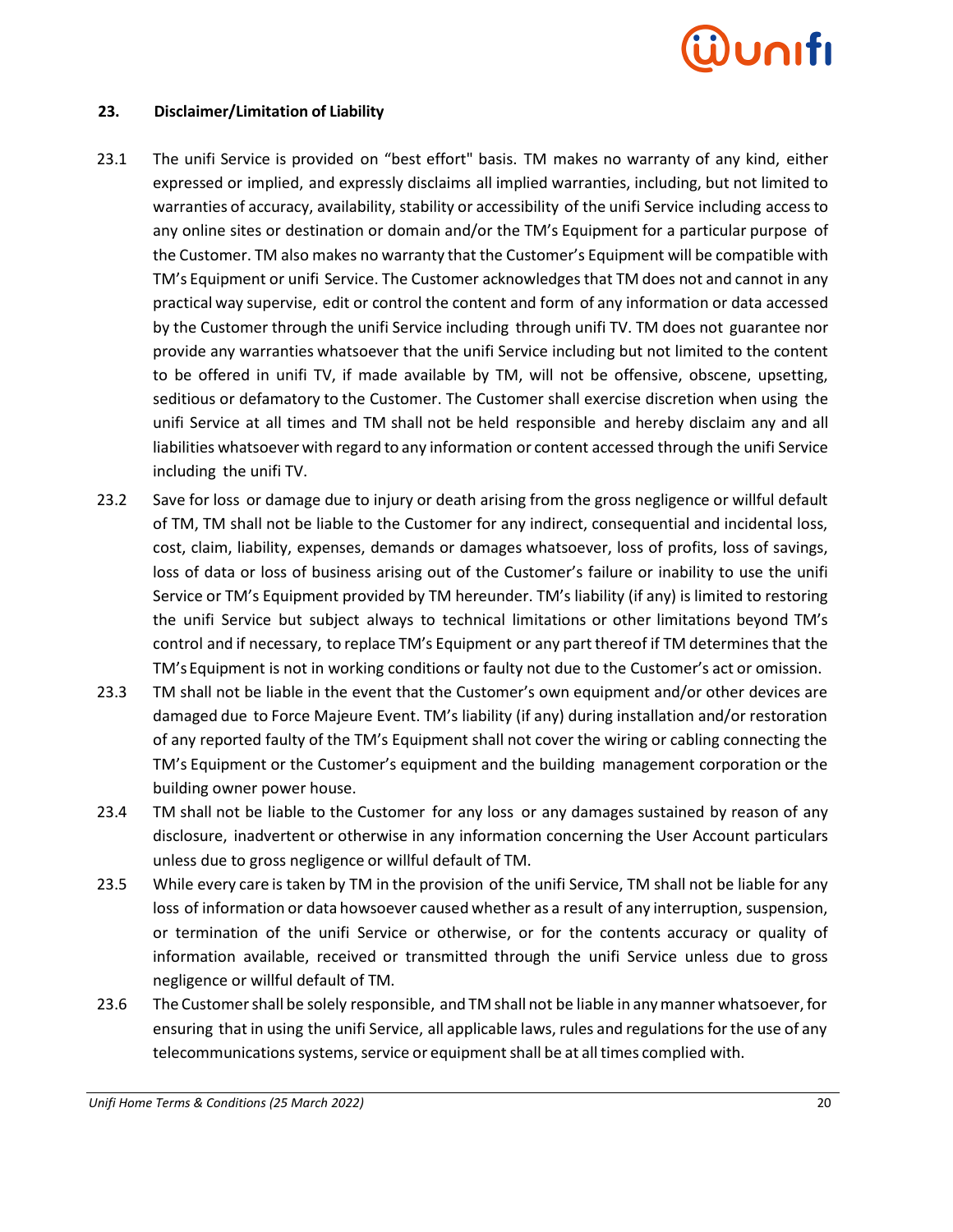

#### **24. Indemnity**

- 24.1 The Customer undertakes and agrees to indemnify, save and hold harmless TM at all times against all actions, claims, proceedings, costs, losses and damages whatsoeverincluding but not limited to libel, slander or infringement of copyright or other intellectual property rights or death, bodily injury or property damage howsoever arising which TM may sustain, incur or pay, or as the case may be, which may be brought or established against TM by any person including a company or corporation whomsoever arising out of or in connection with or by reason of the operation, provision or use of the unifi Service and/or equipment under and pursuant to this Agreement and which are attributable to the act, omission or neglect of the Customer, his servants or agents.
- 24.2 The Customer understands that the unifi Service is provided on best effort basis. TM shall use its best endeavorsto ensure the continuity, efficiency and stability of the unifi Service at all times but shall not be liable for any loss, damage, consequential or otherwise, arising out of any failure of the unifi Service caused unless such default, error, omission or loss is due to the willful neglect or willful fault of TM. Notwithstanding the aforementioned, the extent of TM's liability shall be limited to correcting the failure of the unifi Service only.
- 24.3 In the event of any loss or damage to TM's Equipment, the Customer will reimburse the cost of the said equipment as agreed liquidated damages as follows:
	- 1. Set-Top-Box (STB) / Media Box RM300.00
	- 2. Broadband Termination Unit (BTU) RM500.00
	- 3. Residential Gateway (RG) or Premise Gateway (PG) RM188.68
	- 4. Single Line Telephone RM35.00\* or Cordless Phone RM74.00\*

*\*For Services activated before 15 January 2019.*

### **25. Confidential Information**

Save and except with the prior written consent of the other Party or as otherwise expressly permitted under this Agreement, either Party shall not at any time communicate to any person any confidential information disclosed to him for the purpose of the provision of the unifi Service or discovered by him in the course of the provision and performance of the unifi Service.

### **26. Compliance with applicable laws**

The Customer shall comply with and not to contravene any and all applicable laws and regulations of Malaysia relating to the unifi Service or otherwise, including but notlimited to Communications and Multimedia Act 1998 and its subsidiary legislation, other Acts of Parliament, local by- laws, rules and regulations issued by relevant government bodies and/or authorities.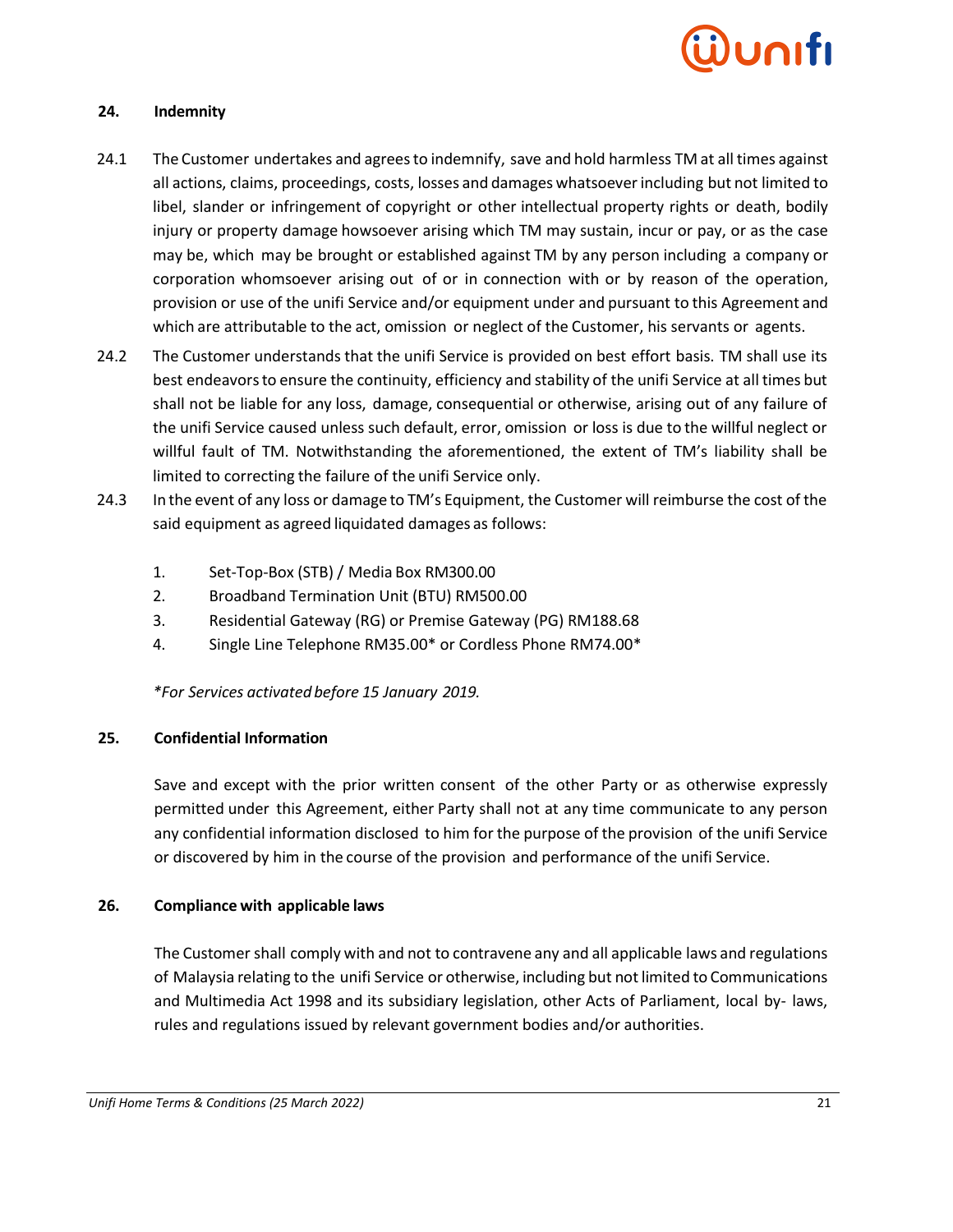

#### **27. Variation**

TM shall reserve the right to amend the terms and conditions herein contained at any time if amendment is reasonably necessary in the interest of and for ensuring a fair level of availability of the unifi Service to a majority of TM's subscribers and the Customer shall be bound by the amended terms and conditions. Notice of the amendment may be given by TM to the Customer in such manner as TM deems appropriate.

#### **28. Severability**

If any provision herein should be invalid, illegal or unenforceable under any applicable law, such provision shall be fully severable and this Agreement shall be construed as if such illegal or invalid provision had never comprised a part of this Agreement and the legality and enforceability of the remaining provisions of this Agreement shall not be affected or impaired in any way.

#### **29. Assignment**

The Customer shall not assign any of his rights interest or obligations under this Agreement to any other person whatsoever except with prior written approval of TM. TM may assign its rights interest or obligations or novate this Agreement or any part thereof to anybody corporate which is a parent company, subsidiary or related company of TM and consent for the abovementioned is hereby given by the Customer.

#### **30. Binding on Successors**

These terms and conditions shall be binding upon the successors, executors, administrators, personal representatives and permitted assign of the Customer and upon the successors, substitute and/or assigns of TM.

#### **31. Indulgence and waiver**

- 31.1 No delay or indulgence by TM in enforcing any term or condition of this Agreement or granting of time by TM to the Customer shall prejudice the rights or powers of TM under this Agreement or at law.
- 31.2 Failure by TM to exercise any part or all of its rights under the terms and conditions of this Agreement or any partial exercise shall not act as a waiver of such right nor shall any waiver by TM of any breach constitute a continuing waiverin respect of any subsequent or continuing breach.

#### **32. Notice**

All notices, requests or other communications required or permitted to be given or made shall be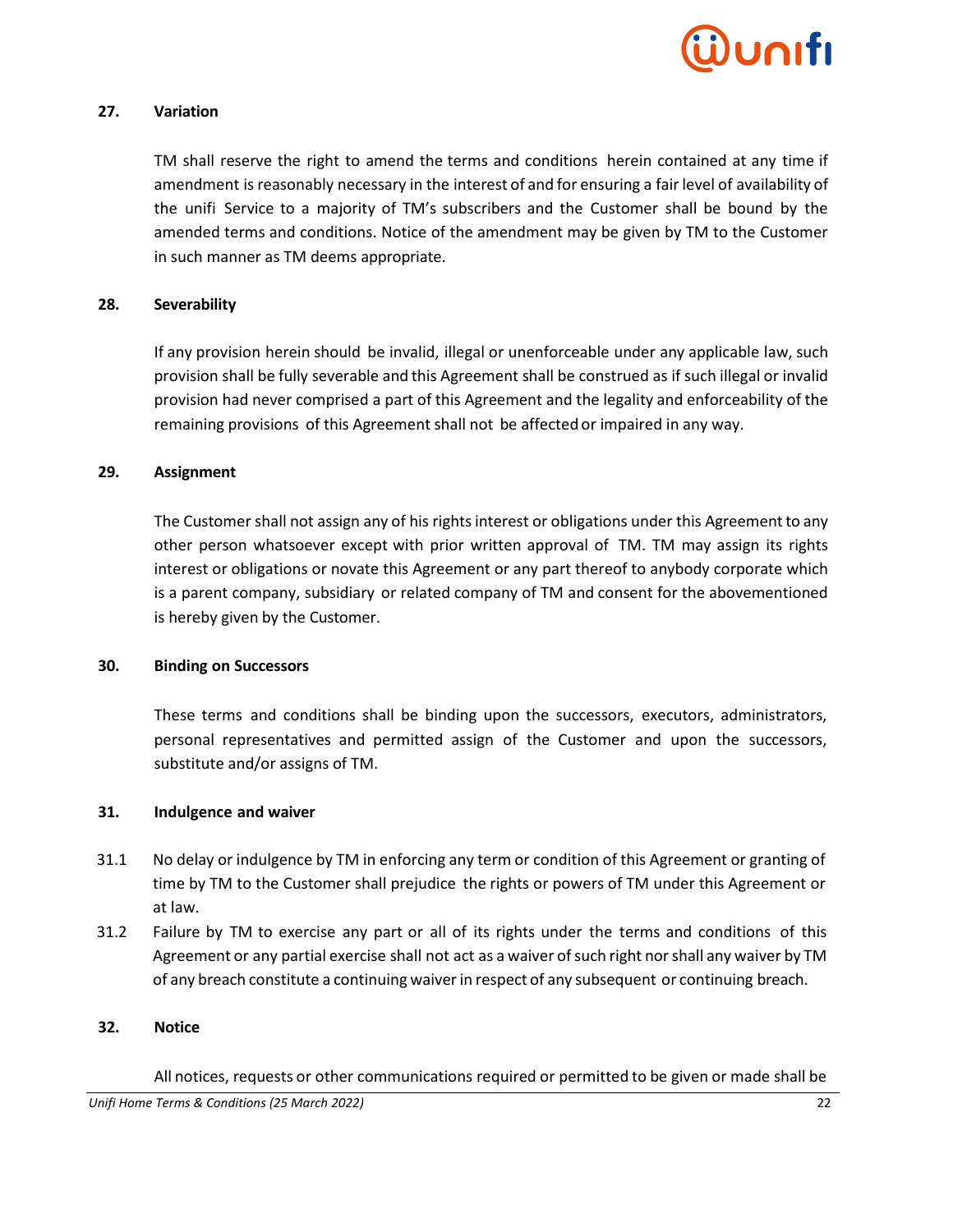# unifi

in writing and delivered either by hand, or sent by prepaid registered post or legible telefax addressed to the Party at his address set out in the application form for the unifi Service or to such other address or facsimile number as any Party may from time to time duly notify to the other Party. Such notices, requests or other communications shall be deemed to have been given by facsimile immediately after transmission thereof or if sent by post, forty-eight (48) hours after posting.

#### **33. Force Majeure**

Neither party shall be liable for any breach of this Agreement arising from cause beyond its control including but not limited to Acts of God such as inclement weather, lightning or subsidence or any other natural disaster, insurrection of civil disorder, terrorism attack, war or military operations, national or local emergency, declaration of sporadic, endemic, epidemic or pandemic of disease by the authority or other competent authority, acts or omissions of government, highway authority or other competent authority, industrial disputes of any kind, electricityor power failure, cable cut , fire, explosion, flood, , , acts or omissions of persons or bodies for whom neither party is responsible or any other cause whether similar or dissimilar outside either party's control. The parties hereby agree that either partymay terminate this Agreement, by giving fourteen (14) days' notice to the other party, in the event that the Force Majeure event which has occurred prevents either party from performing and/or continuing its obligations for more than a period of sixty (60) days.

#### **34. Governing Law and Court Jurisdiction**

This Agreement shall be governed and construed in accordance with the laws of Malaysia and the parties irrevocably submit to the exclusive jurisdiction of the courts of Malaysia.

#### **35. Costs and Taxes**

- 35.1 The Customer shall bear thestamp duty on this Agreement and/or the Application Form, asthe case maybe.
- 35.2 Any cost incurred in relation to preparation and legal vetting of this Agreement shall be borne by the Parties respectively.
- 35.3 The Customer shall bear all Government taxes, service tax, levies and other costs imposed by law in relation to the provision of the unifi Service by TM. In particular, where Service Tax ("ST") is applicable to TM as the supplier under this Agreement, TM is entitled to charge the ST payable to the Government on the Service and/or any TM services or equipment supplied to the Customer.
- 35.4 If the fees, charges, damages or any other monies due and owing by the Customer to TM shall be required to be recovered through any process of law, or if the said monies or any part thereofshall be placed in the hands of solicitors for collection, the Customer shall pay (in addition to the said